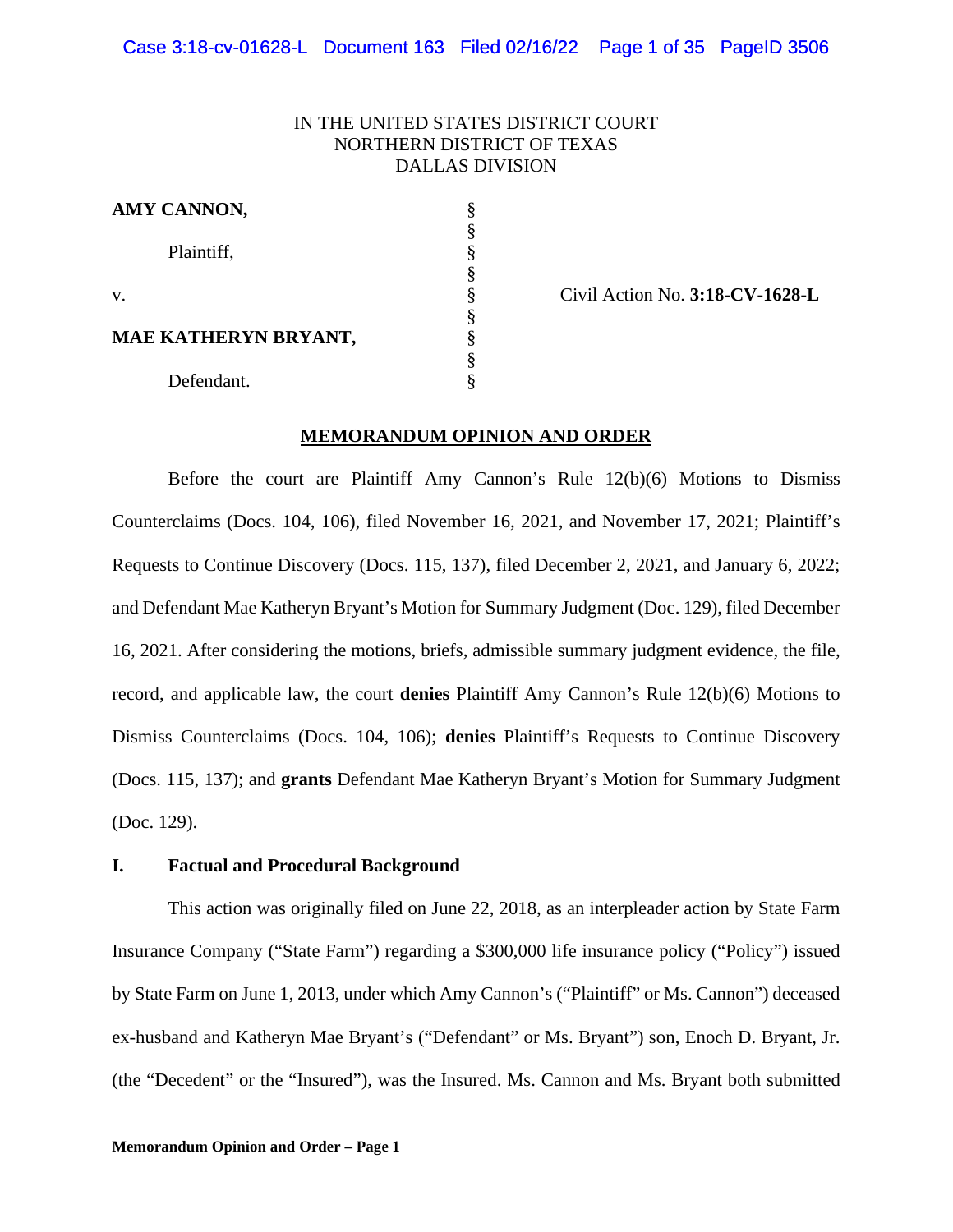### Case 3:18-cv-01628-L Document 163 Filed 02/16/22 Page 2 of 35 PageID 3507

claims to recover the Policy proceeds after the Insured's death on April 4, 2018. Ms. Bryant asserts that she is entitled to the Policy proceeds as the successor beneficiary under the Policy and as the mother and heir of her son because the Insured's and Ms. Cannon's January 22, 2016 divorce decree did not designate Ms. Cannon as a beneficiary under the Policy, and the Insured did not redesignate Ms. Cannon as his beneficiary under the Policy after their divorce as required by Texas law and section 9.301 of the Texas Family Code. Ms. Cannon disagrees and contends that she is entitled to the Policy proceeds as the primary beneficiary under the Policy. Alternatively, she asserts that section 9.301's redesignation language and requirement are unconstitutionally vague for lack of a definition for explanation as to what is required to redesignate a former spouse as a beneficiary and should not be considered in determining whether she is entitled to recover the Policy proceeds.

After Ms. Cannon and Ms. Bryant both submitted competing claims asserting rights to the Policy proceeds in April and May of 2018, State Farm filed this interpleader action and was granted permission to deposit the Policy proceeds into the registry of the court (Doc. 40). Ms. Cannon initially focused her litigation efforts in this action against State Farm, State Farm insurance agent Judy Buckley, and Texas Attorney General Ken Paxton, and asserted claims against all of them. Judy Buckley and Ken Paxton were dismissed from the suit as a result of the court's December 3, 2018 order (Doc. 23) *sua sponte* striking Plaintiff's First Amended Answer and Third-Party Claim (Doc. 9) for failure to comply with Federal Rule of Civil Procedure 15. Ms. Cannon's claims against State Farm were dismissed with prejudice as a result of two separate memorandum and opinion orders (Docs. 40, 65), and judgment was entered in State Farm's favor as to such claims, pursuant to Federal Rule of Civil Procedure 54(b), on April 21, 2021. The court then realigned the parties April 23, 2021, with Ms. Cannon as Plaintiff and Ms. Bryant as Defendant, and entered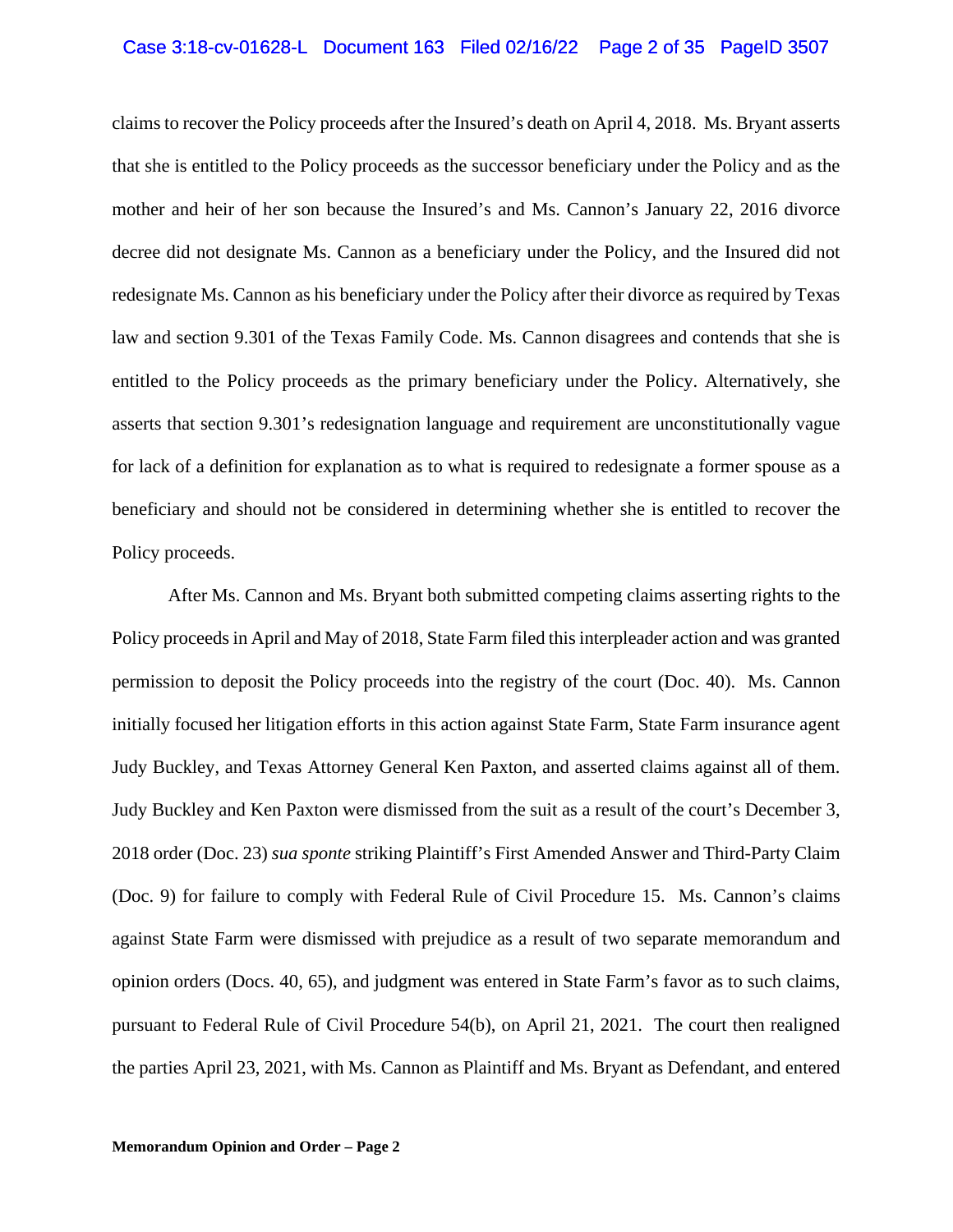#### Case 3:18-cv-01628-L Document 163 Filed 02/16/22 Page 3 of 35 PageID 3508

a Scheduling Order (Doc. 72) that included the following deadlines: amendment of pleadings by June 15, 2021; and completion of all discovery by October 1, 2021; with dispositive motions due by October 15, 2021.

On September 23, 2021, the court scheduled a hearing for November 2, 2021, to address some confusion created by the parties' new pleading amendments that were filed without leave of court and certain questionable emergency motions for default judgment filed by Plaintiff. The day before the hearing, Plaintiff withdrew her default judgment motion and two related motions for leave to supplement the appendix she filed in support of the default judgment motion. During the hearing, the court expressed frustration with Plaintiff's counsel's habit of filing motions of questionable merit and her repeated failure throughout this case to adhere to the court's orders, the Federal Rules of Civil Procedure, and the Northern District or Texas's Local Civil Rules. These failures unnecessarily strained scarce judicial resources and delayed the proceedings in this case. During the hearing, Plaintiff's counsel also raised concerns regarding discovery. To accommodate Plaintiff, the court revived and continued the then-expired deadline to complete discovery to December 3, 2021, but it warned that discovery would not be further continued. After the hearing, the court entered an Amended Scheduling Order on November 2, 2021 (Doc. 97), reflecting that extension. The Amended Scheduling Order also continued the deadline for filing dispositive motions to December 17, 2021.

On November 8, 19, 22, and 23, 2021, Plaintiff filed Notices to depose State Farm's corporate representative, which State Farm moved to quash on November 29, 2021. State Farm also sought relief in the form of a protective order. On November 30, 2021, the court quashed the deposition scheduled by Plaintiff to take place that same day and the subpoena issued for such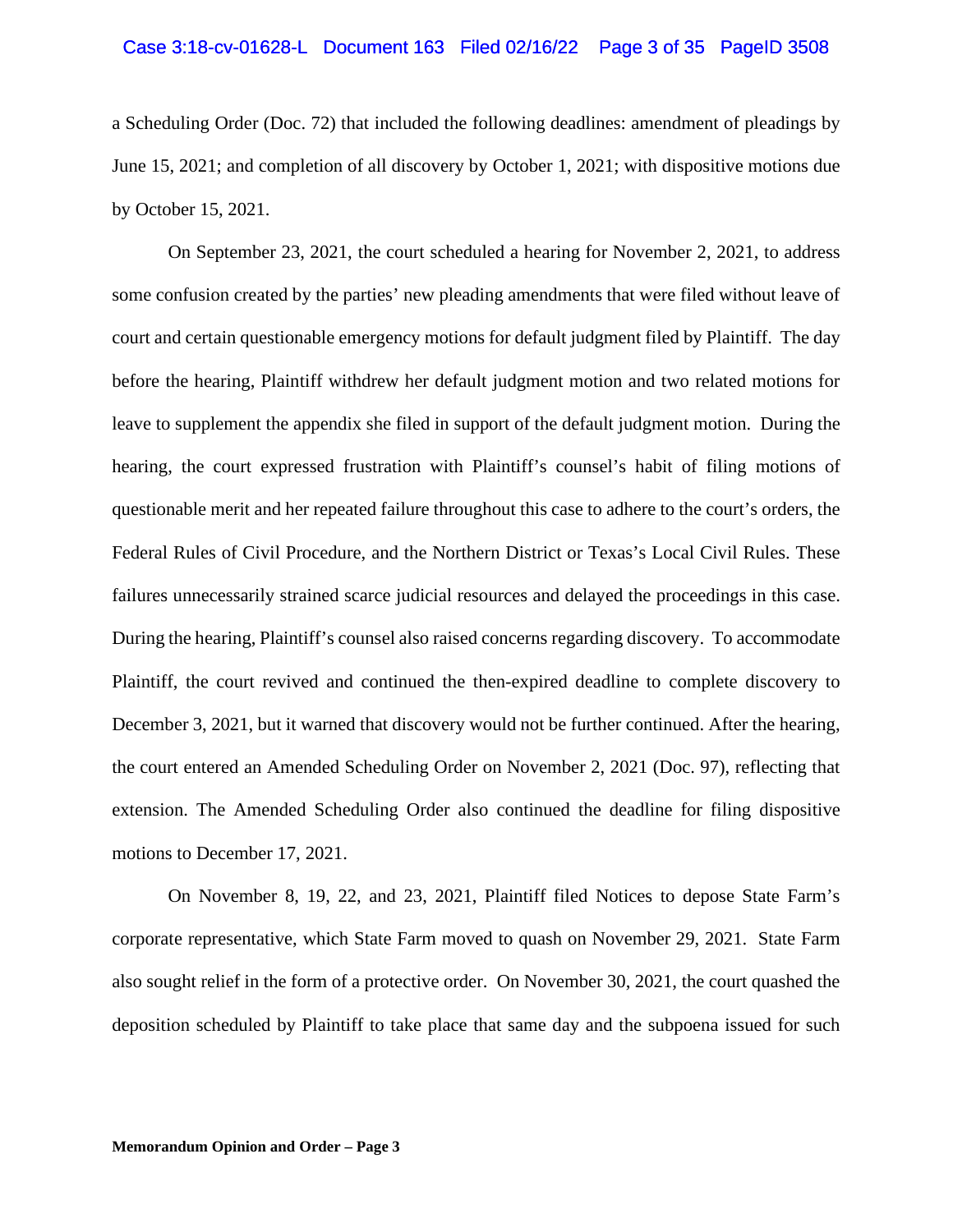### Case 3:18-cv-01628-L Document 163 Filed 02/16/22 Page 4 of 35 PageID 3509

deposition but referred to the magistrate judge for expedited consideration and determination the remaining discovery issues raised by State Farm's motion.

On December 2, 2021, before briefing on State Farm's motion was complete, Plaintiff filed her motion to amend the scheduling order to further extend the deadline to complete discovery to January 4, 2022, on the grounds that she needed "additional time to complete the already started process of obtaining a deposition or questions in lieu of deposition from State Farm." Doc. 115. In an apparent attempt to side-step the court's decision to quash her deposition notices and avoid any further unfavorable rulings by the undersigned, Plaintiff's counsel also submitted a letter to the clerk of the court that included an unusual request for the clerk to refer her motion to the magistrate judge based on the assertion that it pertained to the discovery dispute surrounding State Farm's motion to quash and request for a protective order. This request prompted the court to enter an order later that same day (Doc. 117) explaining that, because Ms. Cannon's motion was opposed by Ms. Bryant, it would not rule on the motion until after it was briefed. The order further explained that, notwithstanding counsel's suggestion to the contrary, the court did not consider Plaintiff's motion to amend the scheduling order to continue the discovery deadline to be procedurally related to non-party State Farm's motion that was referred on November 30, 2021, to the magistrate judge for determination.

After briefing on State Farm's motion was complete, the magistrate judge conducted a hearing on the motion. An electronic order was entered on December 22, 2021, granting the motion and relief sought by State Farm for the reasons stated during the hearing. This ruling by the magistrate judge was not appealed by Plaintiff.

In the meantime, Defendant moved on December 16, 2021, for summary judgment on her and Ms. Cannon's claims to recover the Policy proceeds, as well as Ms. Cannon's constitutional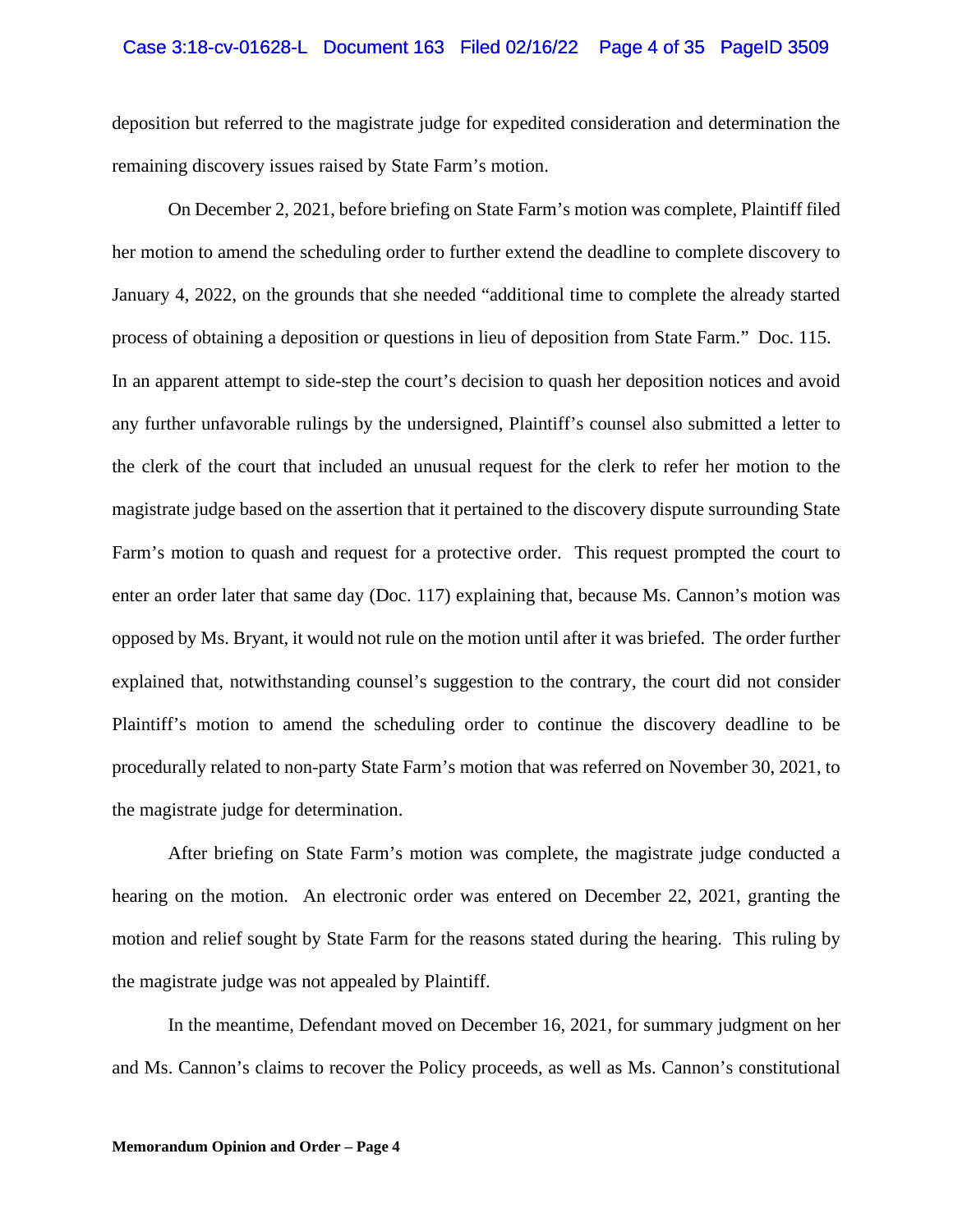# Case 3:18-cv-01628-L Document 163 Filed 02/16/22 Page 5 of 35 PageID 3510

challenge to section 9.301 of the Texas Family Code. On January 6, 2022, Plaintiff filed her response to the summary judgment, which includes another request to continue discovery. Four days later, Plaintiff moved on January 10, 2022, for leave to exceed the page limit for her previously filed summary judgment response. She also requested to file an amended signed affidavit because her prior affidavit that was filed as part of the appendix to her summary judgment response was unsigned. To avoid unnecessary delay and briefing on yet another issue created by Plaintiff's counsel, the court addressed these requests by separate order on January 14, 2022, without awaiting a response by Ms. Bryant. No reply in support of the summary judgment motion was filed.

For the reasons herein explained, Ms. Cannon has not established her entitlement to additional discovery that would further delay the resolution of this litigation unnecessarily, and Ms. Bryant is entitled to judgment as a matter of law on both parties' claims.

# **II. Plaintiff's Requests to Continue Discovery (Docs. 115, 137)**

#### **A. Motion to Extend Discovery and Amend Scheduling Order (Doc. 115)**

Notwithstanding the court's warning about additional discovery extensions, Plaintiff moved one month later on December 2, 2021, for a further extension of the discovery deadline from December 3, 2021, to January 4, 2022, to give her additional time to depose State Farm and obtain records. Realizing that her request would also necessitate a continuance of the trial,  $\frac{1}{1}$  $\frac{1}{1}$  $\frac{1}{1}$  she also requested that the court make necessary adjustments to the scheduling order and trial setting

<span id="page-4-0"></span><sup>&</sup>lt;sup>1</sup> The amended Scheduling Order entered in this case on November 2, 2021 (Doc. 97) required the parties: (1) to complete all discovery and file any dispositive motions in advance of the March 2022 trial setting; and (2) request a continuance of the trial setting if modification of the discovery and dispositive motion deadlines was sought. Normally, to give the court sufficient time to rule on any pending motions before trial, it requires discovery to be completed five months before the trial setting, and that any dispositive motions be filed as least four and one-half months before the trial setting; however, because of the lateness of the discovery issues raised by Plaintiff during the November 2, 2021 hearing and the age of this case, the court opted to continue the discovery deadline to accommodate Plaintiff without continuing the trial.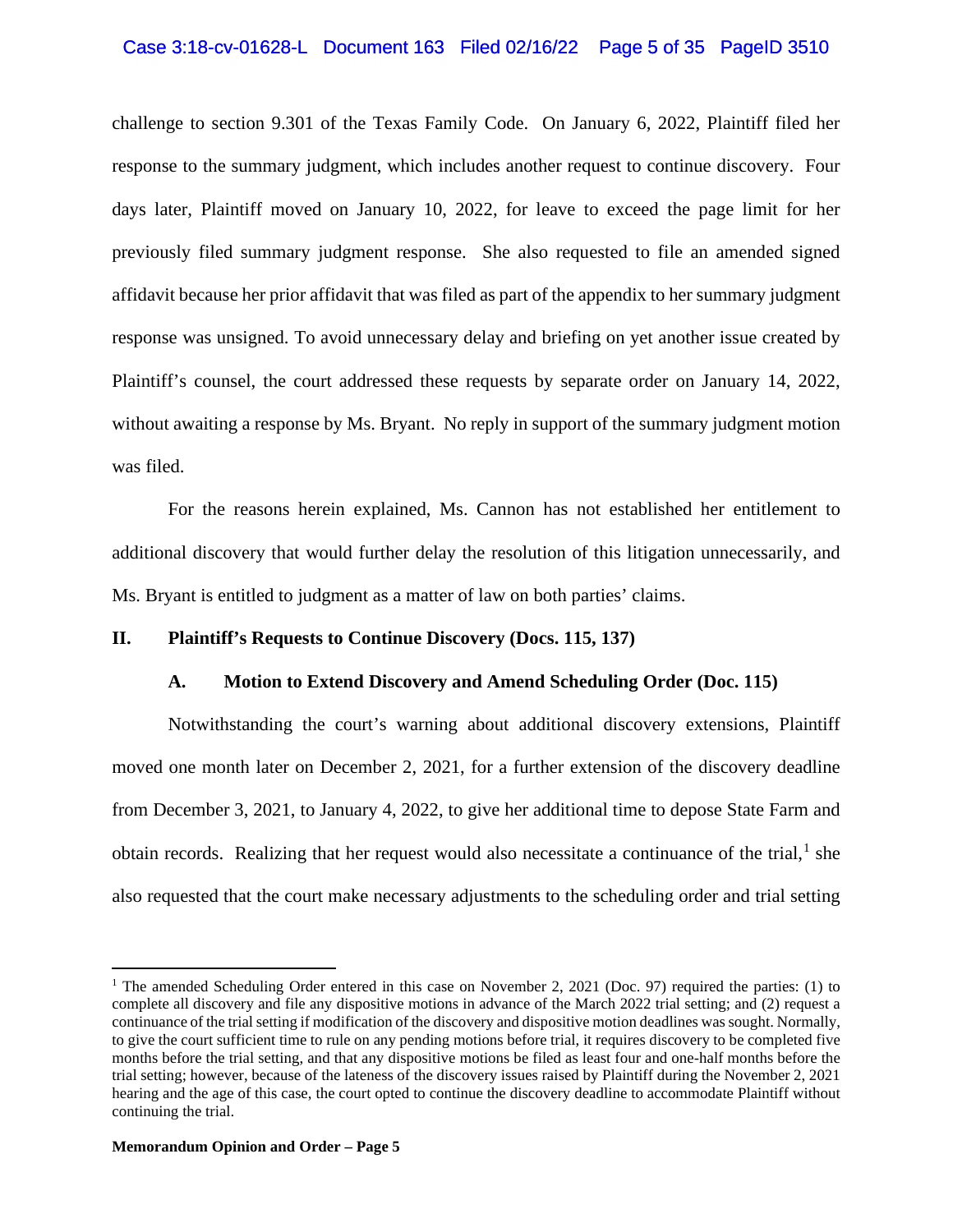### Case 3:18-cv-01628-L Document 163 Filed 02/16/22 Page 6 of 35 PageID 3511

scheduled for March 2021, to the extent necessary to accommodate her requested discovery extension. The court determines for the reasons that follow that this motion by Plaintiff will be denied.

On November 2, 2021, the court previously revived and extended the then-expired October 1, 2021 deadline to December 3, 2021, to address the concerns raised by Plaintiff during the inperson hearing held on November 2, 2021, regarding outstanding discovery. Plaintiff, nevertheless, asserts that it is unclear to her why the court "sua sponte revised" the scheduling order and extended the October 1, 2021 discovery deadline to December 3, 2021. Def.'s Br. 2 (Doc. 116). Additionally, she asserts that she "believes" the court extended the deadline to complete discovery because of the discovery requests she made on June 15, 2021, to State Farm to produce "business records/custodian of records and State Farm's October 7, 2021 submission of Business Records Affidavit at the request of Defendant." *Id.* From this, it appears from this assertion Plaintiff is implying that, although she acted diligently in requesting records from State Farm as early as June 2021, her discovery requests were rebuffed by State Farm, whereas State Farm agreed to produce the same records in response to a request by Defendant. If these records were produced approximately 2 months before Plaintiff filed her motion, it is not readily apparent why this is relevant to her current request for a further extension of the discovery deadlines.

Plaintiff also argues that she acted diligently in attempting to obtain records, presumably different records, from State Farm by approaching State Farm in June 2021, but she was advised by State Farm that continued similar attempts by her would be perceived as harassment, and it would seek sanctions against her. She asserts that she "approach[ed] State Farm" again on October 29, 2021, and served State Farm on November 2, 2021, with a Request for Production of documents and a Notice to depose State Farm's corporate representative on November 30, 2021,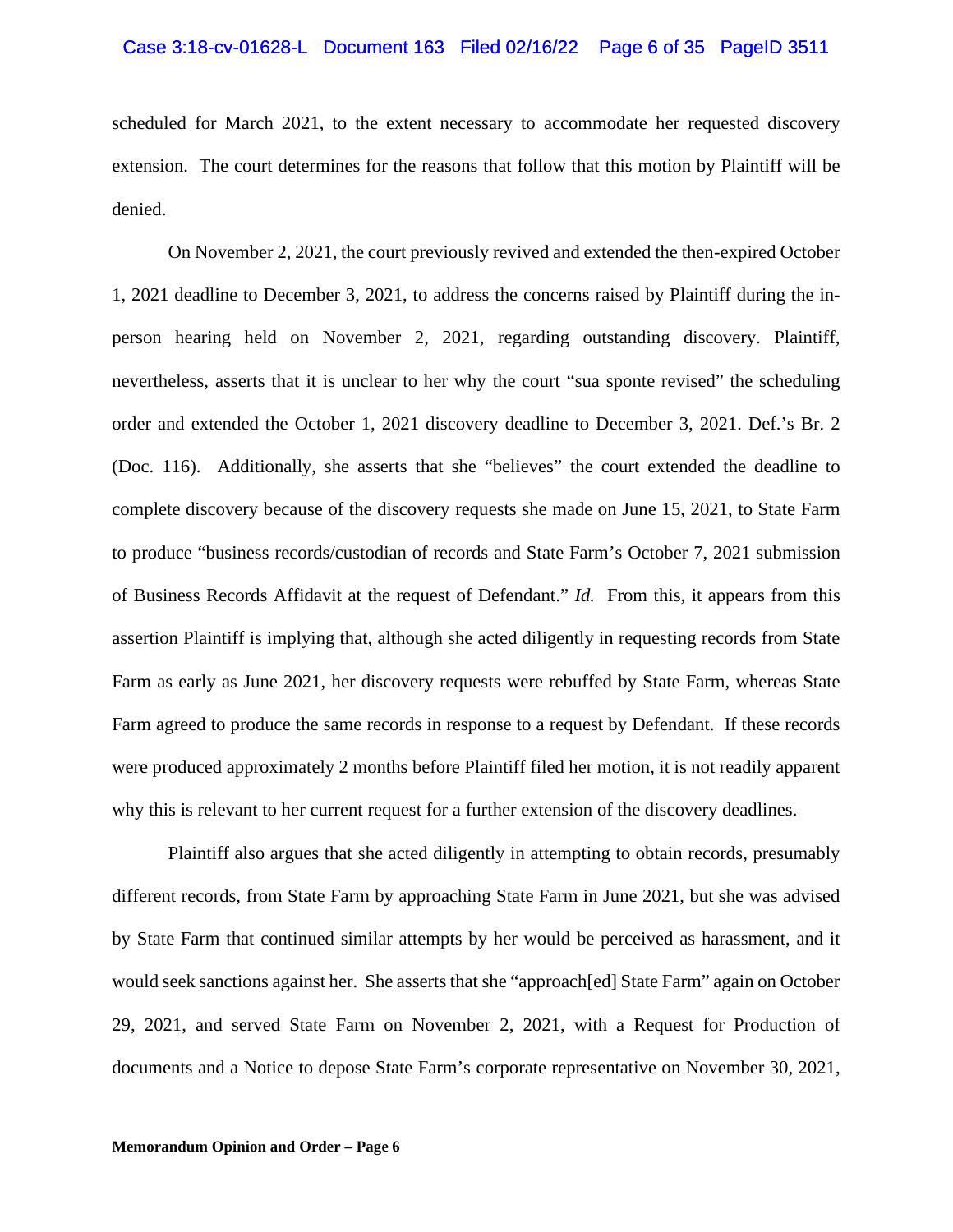#### Case 3:18-cv-01628-L Document 163 Filed 02/16/22 Page 7 of 35 PageID 3512

but such efforts were declined by State Farm, who moved to quash her deposition notice and subpoena. *Id.* at 3. Plaintiff further asserts that she and State Farm discussed the possibility of State Farm answering questions in lieu of a corporate representative deposition, but State Farm would not commit to providing requested responses to her written questions before the December 3, 2021 discovery deadline.

Plaintiff contends that she needs the records sought from State Farm because it "is the only entity with evidence of documents signed and/or submitted by its policy holder, Enoch Bryant, Jr., Deceased." Pl.'s Br. 4 (Doc. 116). In addition, she contends that information regarding the "meaning of terms, underwriting actions, forms, dates of events, and decisions from State Farm are key and will provide" the court with information necessary to determine who is entitled to recover the Policy benefits. *Id*. Plaintiff contends that Defendant will not be prejudiced because the requested extension, if granted, will necessarily require the court to review and adjust the current scheduling order, the trial setting, and other deadlines accordingly. Plaintiff, therefore, argues that she has established good cause for the requested discovery extension, and it is not her intent to delay the proceedings in this case.

Before the court can modify a scheduling order, the movant must first show "good cause" under Rule 16(b)(4) for the inability to meet the scheduling order deadline. *S & W Enters., L.L.C. v. SouthTrust Bank of Alabama*, 315 F.3d 533, 536 (5th Cir. 2003). A scheduling order "may be modified only for good cause and with the judge's consent." Fed. R. Civ. P. 16(b)(4). "The good cause standard requires the party seeking relief to show that the deadlines [could not] reasonably [have been] met despite the diligence of the party needing the extension." *S & W Enters*., 315 F.3d at 535 (internal quotation marks and citation omitted). In deciding whether to allow an amendment to the scheduling order, a court considers: "(1) the explanation for the party's [inability] to meet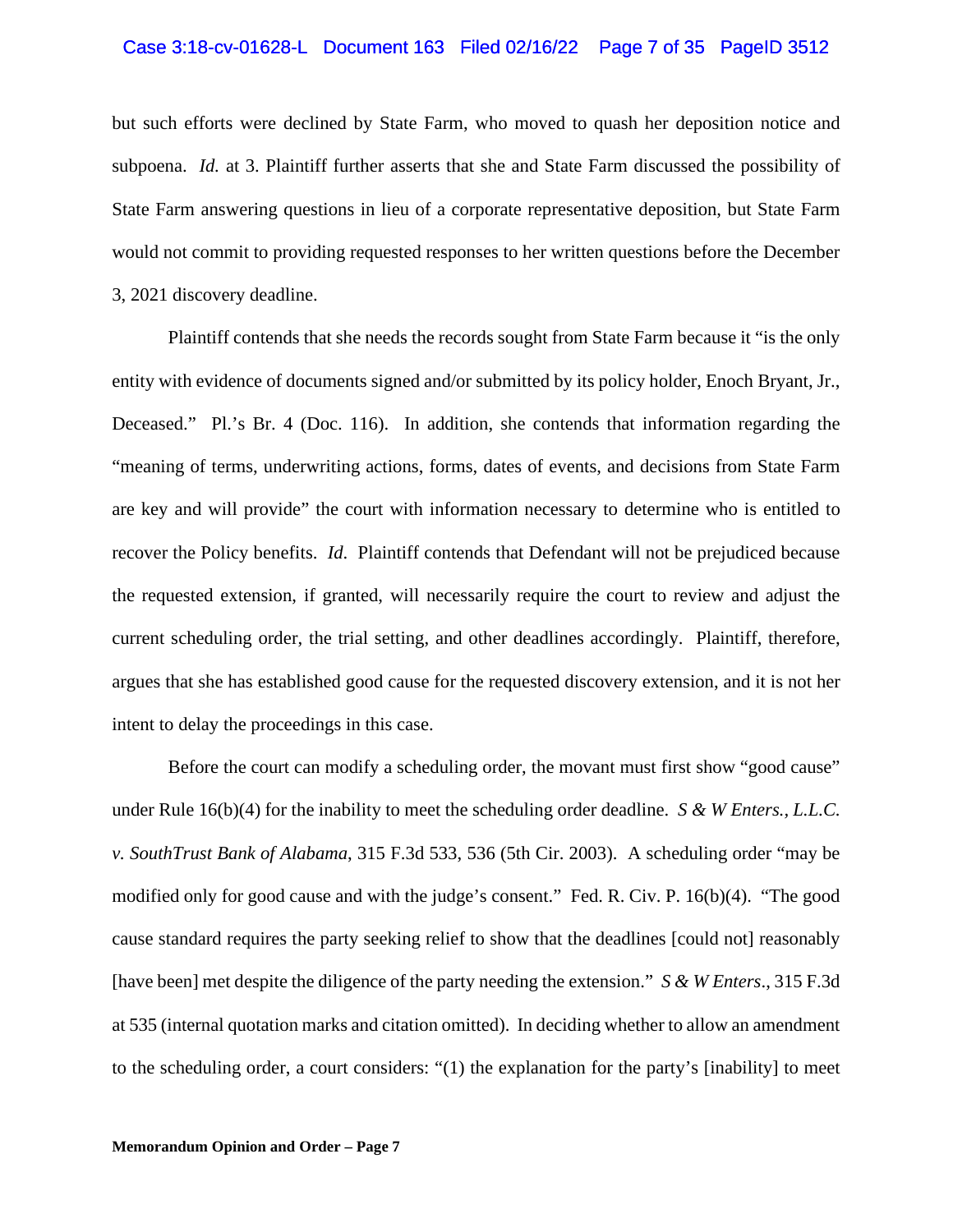### Case 3:18-cv-01628-L Document 163 Filed 02/16/22 Page 8 of 35 PageID 3513

the deadline; (2) the importance of the amendment to the scheduling order; (3) potential prejudice if the court allows the amendment; and (4) the availability of a continuance to remedy such prejudice." *Id.* at 536 (internal quotation marks, brackets, and citations omitted).

Defendant contends that Plaintiff has not shown good cause under Rule 16(b) or excusable neglect under Federal Rule of Civil Procedure 6(b) for her failure to obtain a deposition or written discovery, even though she had more than sufficient time to do so before the discovery deadline that was extended to December 3, 2021. Defendant asserts that, other than sending a few e-mails to State Farm's counsel after entry of the First Amended Scheduling Order entered on April 23, 2021, Plaintiff has not shown that she acted diligently or undertook reasonable efforts to obtain the discovery she now seeks by the original or extended deadlines for completing discovery. Defendant contends that, in any event, State Farm voluntarily produced its entire claim file early in the case on October 29, 2018, that included numerous persons with knowledge of State Farm's claims, policies, and procedures; that it produced these same records to both parties on October 7, 2021, together with a business records affidavit. In addition, Defendant contends that Plaintiff could have moved to compel discovery from State Farm, as suggested by the court during the November 2, 2021 hearing, but she did not do so. Defendant argues that, instead of focusing on discovery, Plaintiff has wasted time by filing meritless motions for default judgment and numerous other frivolous filings that have delayed the resolution of this litigation. The court agrees.

Early in the case, Ms. Cannon did attempt to obtain discovery from State Farm and noticed depositions, but the court granted State Farm's request to stay discovery pending resolution of its request to deposit the Policy funds into the court's registry and be dismissed from the action because of the interpleader nature of the action. Determinations such as this in interpleader actions are generally straightforward, but the first few years of this case were unnecessarily mired with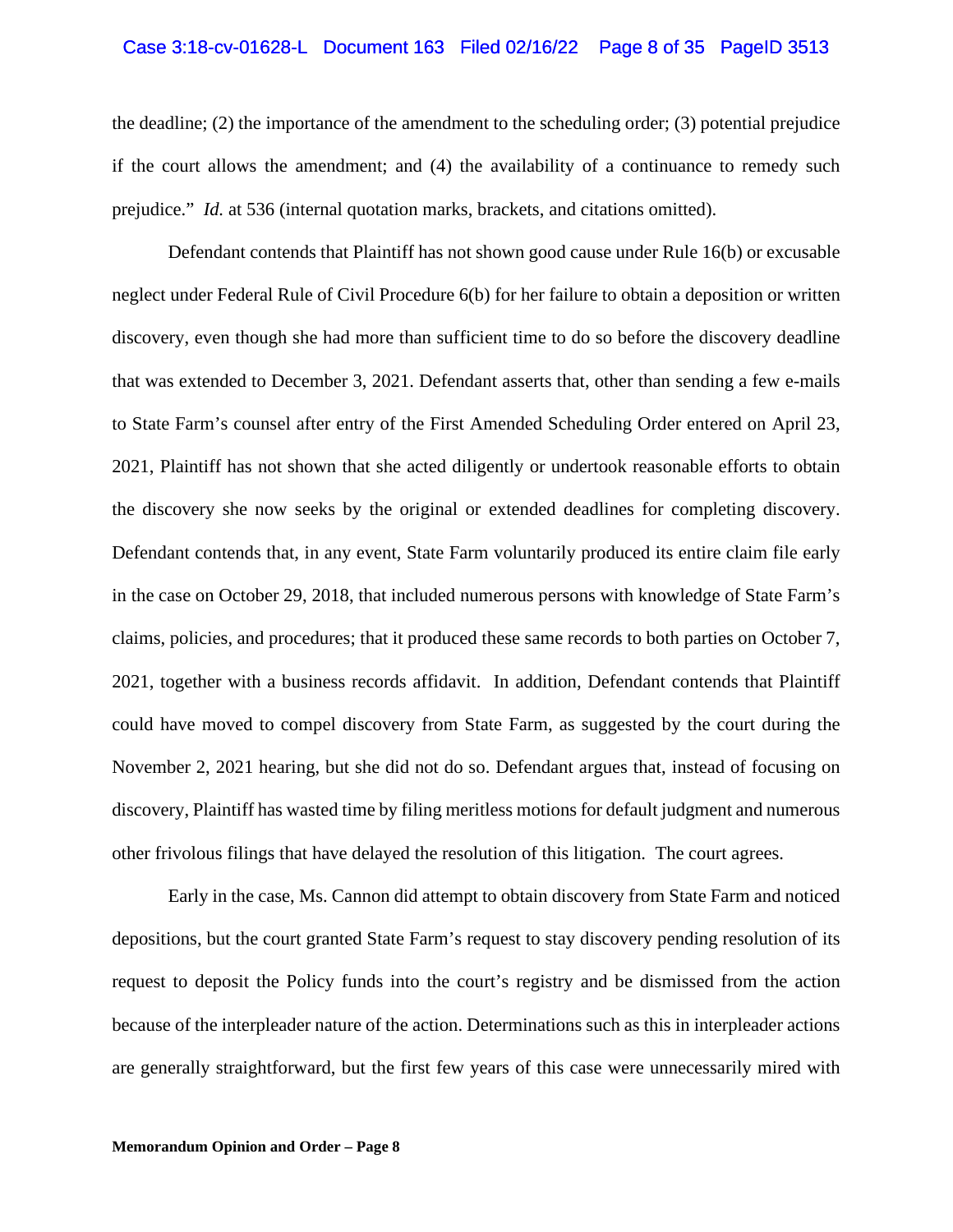### Case 3:18-cv-01628-L Document 163 Filed 02/16/22 Page 9 of 35 PageID 3514

delays caused by Ms. Cannon and her counsel. Plaintiff's continued persistence in—asserting claims against State Farm not cognizable under Texas law in interpleader actions; suing Texas Attorney General Ken Paxton without following the appropriate procedural rules; creating confusion by filing multiple duplicative copies of documents and filing documents electronically using incorrect descriptions of the documents; and failing to comply with the court's orders and applicable rules of procedure—delayed discovery and other proceedings in this case until the court could rule on State Farm's and Ken Paxton's motions to dismiss.

Notwithstanding the early disruptions and delays, Plaintiff had sufficient time to conduct discovery between April 23, 2021, and December 3, 2021. Except for Plaintiff's chaotic conduct and attempt to create confusion by continually focusing on and shifting the blame to State Farm, the issue in this case—who is entitled to recover the Policy funds—and the law pertaining to this issue are straightforward. The conclusory assertions in Plaintiff's motion are insufficient to establish the importance of amending the scheduling order to give her additional time to obtain discovery from State Farm. It is not even clear what additional documents or information Plaintiff believes that State Farm possesses that has not been produced or why any such discovery would be relevant to the issues before the court. Thus, the court is not convinced the discovery sought will assist its determination as to whom is the rightful beneficiary under the Policy, which will turn in large part on its interpretation of the applicable statutes and the Policy, as a matter of law. Either the Deceased redesignated her as his primary beneficiary as required by Texas law and the Policy, or he did not. State Farm is not on trial here. It is no longer a party to this action, and any information Plaintiff could obtain from it would not affect the court's ruling regarding the constitutionality of Texas's statutory redesignation requirement.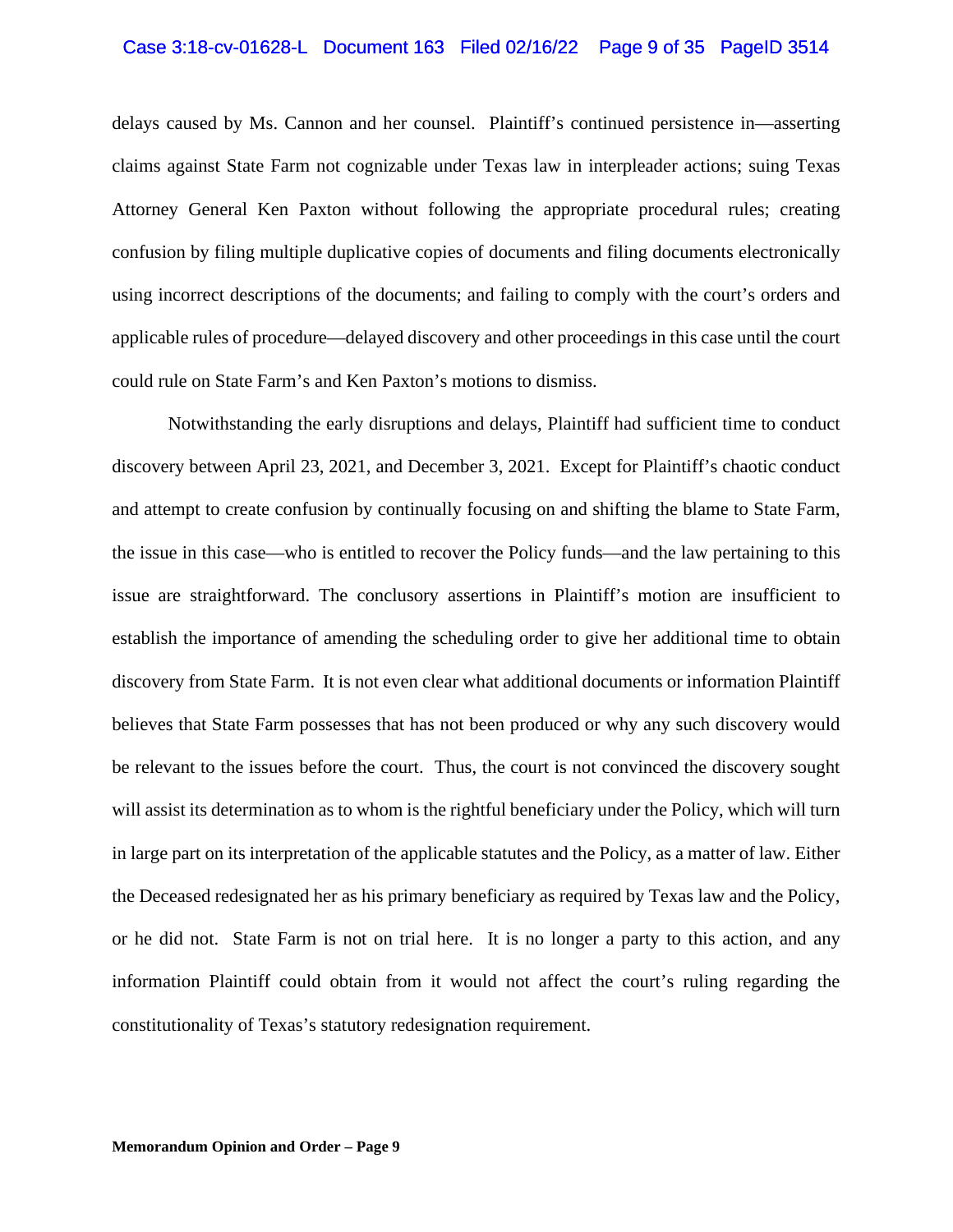## Case 3:18-cv-01628-L Document 163 Filed 02/16/22 Page 10 of 35 PageID 3515

Moreover, State Farm previously represented to the court in its motion to quash and request for a protective order that it: (1) "voluntarily produced its claim file (State Farm Claim file 1-165) and the Policy (State Farm Policy 166-180) to all parties on October 29, 2018"; (2) "provided the parties a business records affidavit authenticating the file on October 7, 2021"; and (3) produced to both claimants in January 2019 an affidavit by State Farm insurance agent Judy Buckley and associated documents. State Farm Mot. to Quash 1, 5 & nn.1-2. The court agreed with State Farm that one business days' notice for the requested deposition and numerous corporate representative questions posed was unreasonable and quashed the subpoena and deposition that Plaintiff noticed for November 30, 2021. Plaintiff did not seek reconsideration of this order.

The remaining issues posed by State Farm's motion were referred for determination by the magistrate judge, who similarly ruled in State Farm's favor, and Plaintiff did not appeal or seek reconsideration of either ruling. Plaintiff could have, but never sought to compel State Farm to produce a corporate representative for deposition or any discovery even though, according to her motion, State Farm rebuffed her attempts at obtaining discovery as early as June 2021. Accordingly, Ms. Cannon has not shown that she exercised diligence in seeking the discovery that she now requests additional time to obtain in her motion that was filed on the eve of the discovery deadline, and she has not established the importance of the discovery sought to the remaining issues that the court must decide. In sum, she has not provided the court with an adequate explanation for her failure to complete discovery by the deadline ordered, even though the court granted her a one-month extension.

The court also agrees with Defendant that another extension of the deadline to complete discovery will only serve to further delay the proceedings and increase the costs of litigation in this case unnecessarily, resulting in prejudice to Mr. Bryant because, at some point, "justice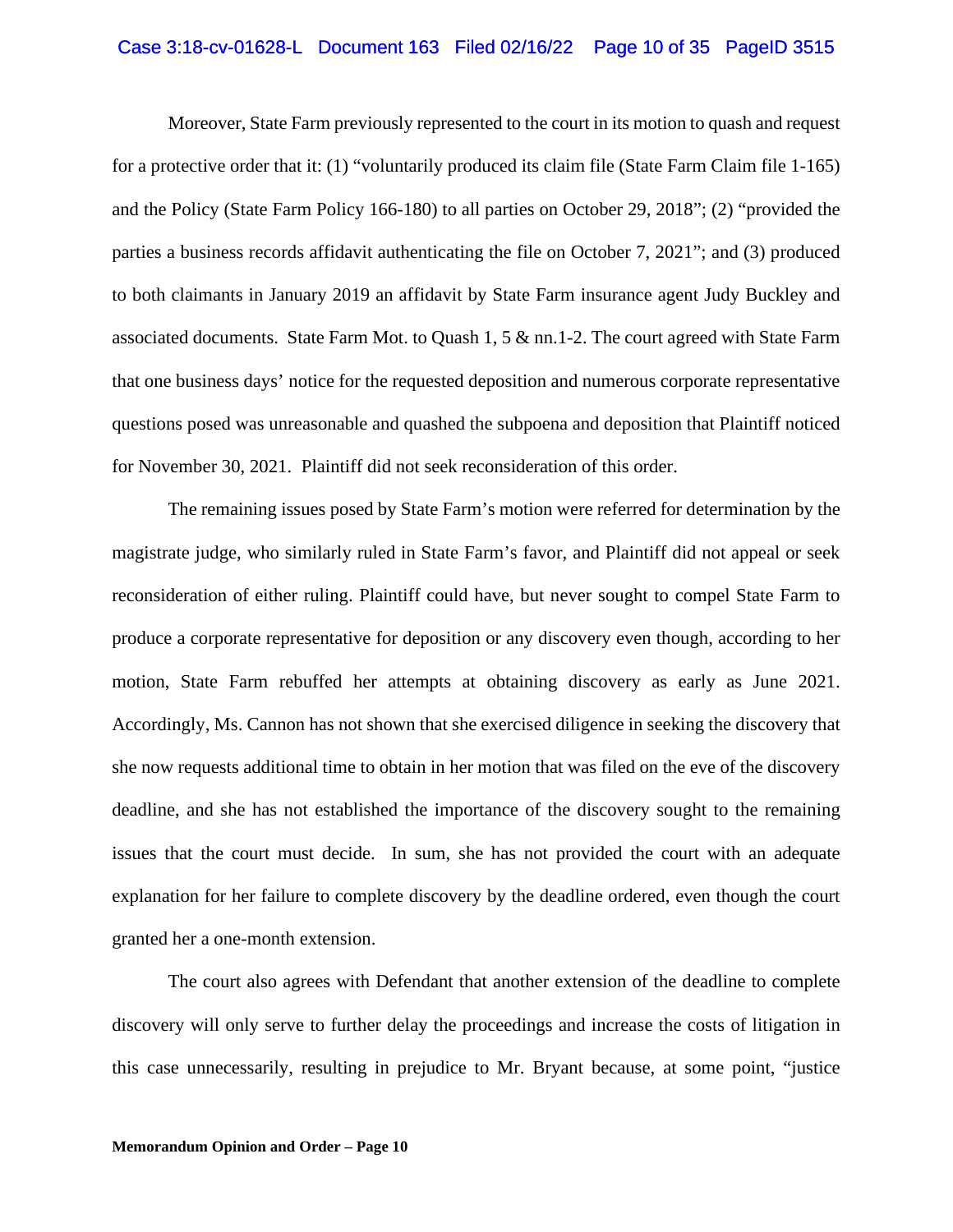delayed is justice denied." *In re United States ex rel. Drummond*, 886 F.3d 448, 450 (5th Cir. 2018) (citation omitted). Further, to ensure justice is not delayed, "[a] district court has inherent power 'to control the disposition of the causes on its docket with economy of time and effort for itself, for counsel, and for litigants<sup>"[2](#page-10-0)</sup> even if doing so involves "refusing to give ineffective litigants" multiple continuances or "a second chance to develop their case." *Reliance Ins. Co. v. Louisiana Land and Expl. Co.*, 110 F.3d 253, 258 (5th Cir. 1997).

For all of these reasons, the court **denies** Plaintiff's Motion to Extend Discovery and Amend Scheduling Order (Doc. 115) that was filed on December 2, 2021, one day before expiration of the extended deadline to complete discovery.

## **B. Adequacy of Discovery in Responding to Summary Judgment Motion**

In her January 6, 2022 response to Defendant's summary judgment motion, Plaintiff again requests additional time to conduct discovery. She implies that she was not given an adequate opportunity to engage in discovery early in the case, as needed, to support her claims against State Farm. She also asserts that State Farm rejected her attempt on June 15, 2021, and October 29, 2021, to obtain discovery, but on October 7, 2021, it voluntarily provided to both parties a business records affidavit in response to an informal request by Ms. Bryant. Ms. Cannon contends in conclusory fashion that "[a]dditional discovery is needed from State Farm which is for the benefit of all parties, the Court and so that justice may be done." Pl.'s Summ. J. Resp. Br. ¶ 68.

This is essentially the same argument that Plaintiff made in support of her December 2, 2021 Motion to Extend Discovery and Amend Scheduling Order (Doc. 115), which fails for the reasons already explained. This argument also fails to satisfy Federal Rule of Civil Procedure

<span id="page-10-0"></span><sup>2</sup> *United States v. Colomb*, 419 F.3d 292, 299 (5th Cir. 2005) (quoting *Landis v. North. Am. Co.*, 299 U.S. 248, 254 (1936)).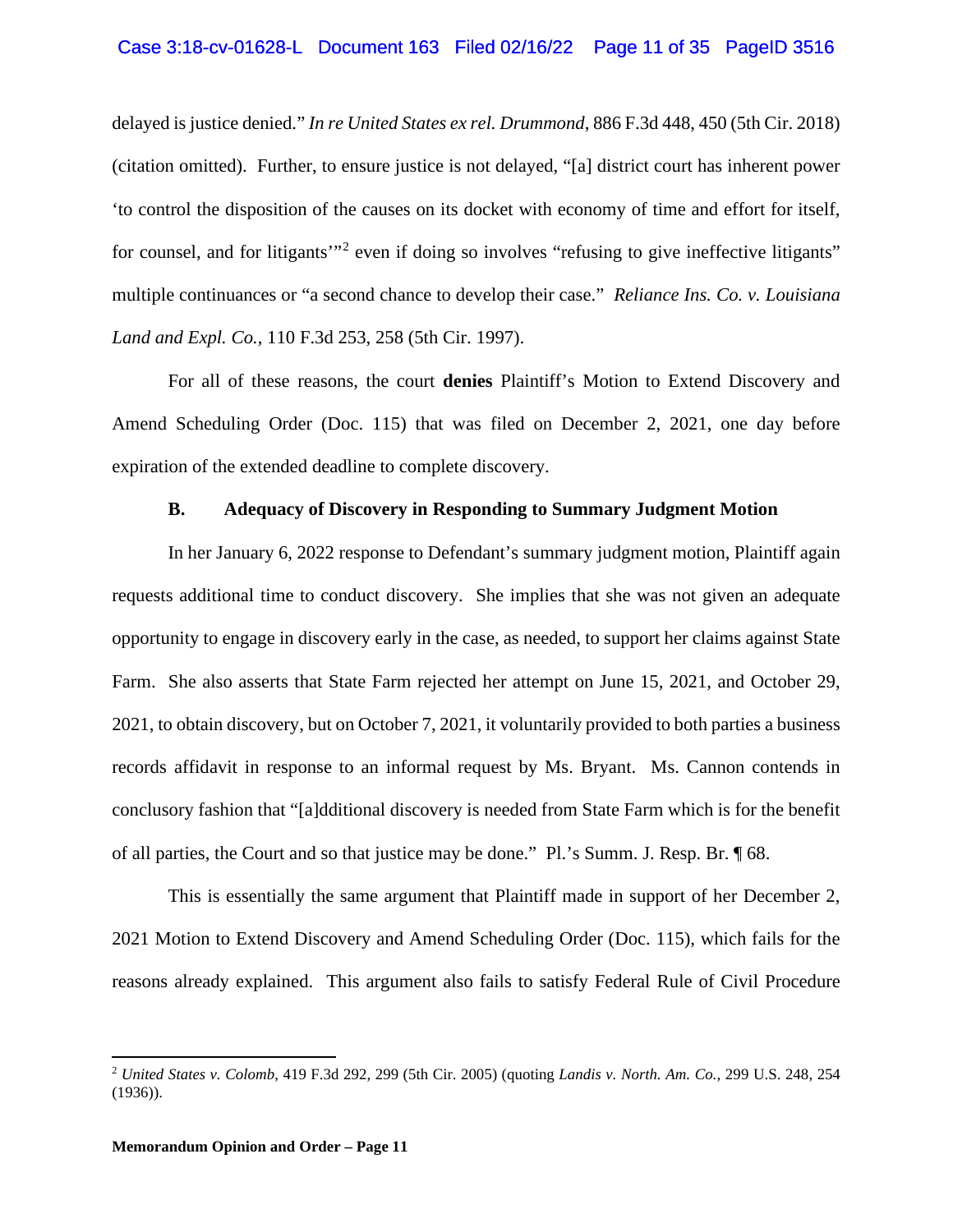# Case 3:18-cv-01628-L Document 163 Filed 02/16/22 Page 12 of 35 PageID 3517

56(d). Rule 56(d) provides that "[i]f a nonmovant shows by affidavit or declaration that, for specified reasons, it cannot present facts essential to justify its opposition," a court may defer consideration of or deny the motion, allow time for discovery, or issue any other appropriate order if the nonmovant "shows by affidavit or declaration that, for specified reasons, it cannot present facts essential to justify its opposition" to a summary judgment motion. Fed. R. Civ. P. 56(d). "When a party requests a continuance of a summary judgment motion to conduct discovery, the moving party must (1) demonstrate specifically how the requested discovery pertains to the pending motion, and (2) diligently pursue relevant discovery*." Binh Hoa Le v. Exeter Fin. Corp*., 990 F.3d 410, 413 (5th Cir. 2021) (quotation omitted). Plaintiff has not shown that she diligently pursued relevant discovery or how the additional discovery she seeks from State Farm pertains to Defendant's summary judgment motion; nor has she submitted an affidavit or declaration in support of what appears to be another request for an extension of time to conduct discovery before the court rules on Defendant's summary judgment motion. Accordingly, to the extent Plaintiff seeks a continuance, pursuant to Rule 56(d), such request is **denied**.

### **III. Defendant's Motion for Summary Judgment (Doc. 129)**

Ms. Bryant has moved for summary judgment on her counterclaim to recover the Policy benefits; Plaintiff's claim to recover the policy benefits; and Plaintiff's alternative constitutional challenge to section 9.301(a)(2) of the Texas Family Code. For the reasons that follow, the court determines that Defendant is entitled to judgment as a matter of law on both parties' claims to the Policy benefits and Plaintiff's constitutional challenge.

## **A. Motion for Summary Judgment Standard**

Summary judgment shall be granted when the record shows that there is no genuine dispute as to any material fact and that the moving party is entitled to judgment as a matter of law. Fed.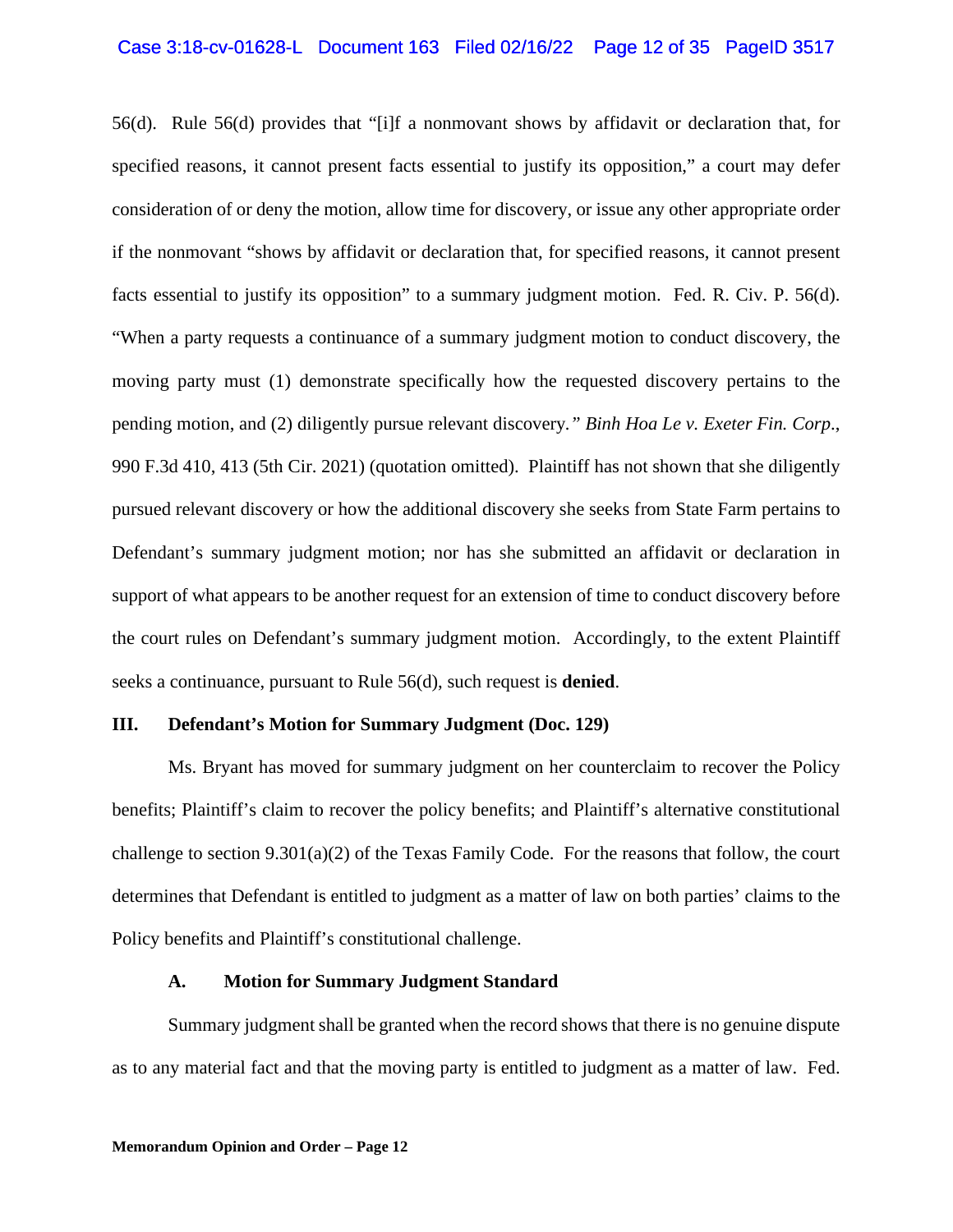R. Civ. P. 56(a); *Celotex Corp. v. Catrett*, 477 U.S. 317, 323-25 (1986); *Ragas v. Tennessee Gas Pipeline Co.*, 136 F.3d 455, 458 (5th Cir. 1998). A dispute regarding a material fact is "genuine" if the evidence is such that a reasonable jury could return a verdict in favor of the nonmoving party. *Anderson v. Liberty Lobby, Inc.*, 477 U.S. 242, 248 (1986). When ruling on a motion for summary judgment, the court is required to view all facts and inferences in the light most favorable to the nonmoving party and resolve all disputed facts in favor of the nonmoving party. *Boudreaux v. Swift Transp. Co., Inc.*, 402 F.3d 536, 540 (5th Cir. 2005). Further, a court "may not make credibility determinations or weigh the evidence" in ruling on a motion for summary judgment. *Reeves v. Sanderson Plumbing Prods., Inc.*, 530 U.S. 133, 150 (2000); *Anderson*, 477 U.S. at 254- 55.

Once the moving party has made an initial showing that there is no evidence to support the nonmoving party's case, the party opposing the motion must come forward with competent summary judgment evidence of the existence of a genuine dispute of material fact. *Matsushita Elec. Indus. Co. v. Zenith Radio*, 475 U.S. 574, 586 (1986). On the other hand, "if the movant bears the burden of proof on an issue, either because he is the plaintiff or as a defendant he is asserting an affirmative defense, he must establish beyond peradventure *all* of the essential elements of the claim or defense to warrant judgment in his favor." *Fontenot v. Upjohn Co.*, 780 F.2d 1190, 1194 (5th Cir. 1986) (emphasis in original). "[When] the record taken as a whole could not lead a rational trier of fact to find for the nonmoving party, there is no 'genuine [dispute] for trial.'" *Matsushita*, 475 U.S. at 587*.* (citation omitted). Mere conclusory allegations are not competent summary judgment evidence, and thus are insufficient to defeat a motion for summary judgment. *Eason v. Thaler*, 73 F.3d 1322, 1325 (5th Cir. 1996). Unsubstantiated assertions,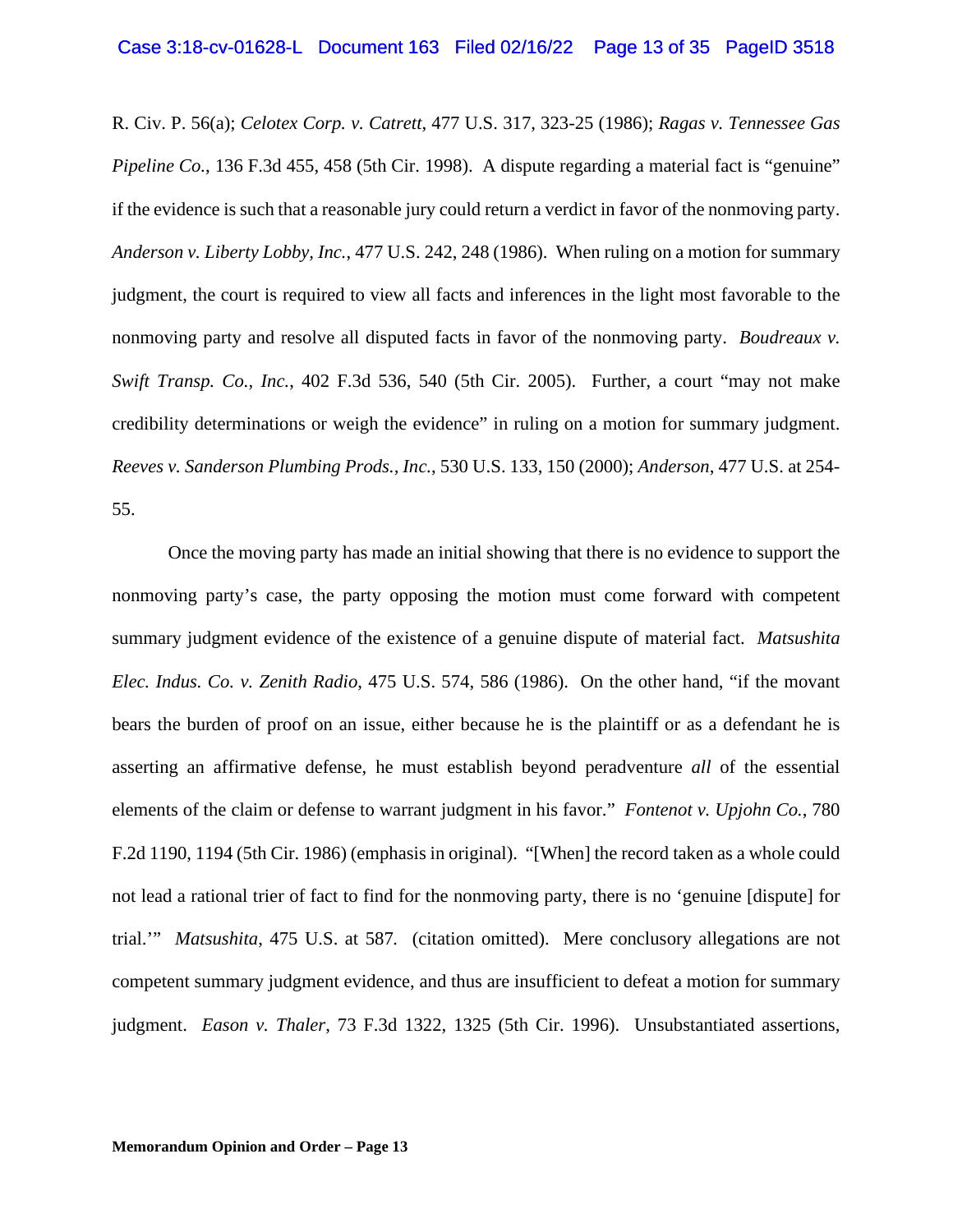# Case 3:18-cv-01628-L Document 163 Filed 02/16/22 Page 14 of 35 PageID 3519

improbable inferences, and unsupported speculation are not competent summary judgment evidence. *See Forsyth v. Barr*, 19 F.3d 1527, 1533 (5th Cir. 1994).

The party opposing summary judgment is required to identify specific evidence in the record and to articulate the precise manner in which that evidence supports his or her claim. *Ragas*, 136 F.3d at 458. Rule 56 does not impose a duty on the court to "sift through the record in search of evidence" to support the nonmovant's opposition to the motion for summary judgment. *Id*.; *see also Skotak v. Tenneco Resins, Inc.*, 953 F.2d 909, 915-16 & n.7 (5th Cir. 1992). "Only disputes over facts that might affect the outcome of the suit under the governing laws will properly preclude the entry of summary judgment." *Anderson*, 477 U.S. at 248. Disputed fact issues that are "irrelevant and unnecessary" will not be considered by a court in ruling on a summary judgment motion. *Id*. If the nonmoving party fails to make a showing sufficient to establish the existence of an element essential to its case and on which it will bear the burden of proof at trial, summary judgment must be granted. *Celotex*, 477 U.S. at 322-23.

# **B. Discussion**

Before discussing the parties' respective contentions regarding their entitlement to the Policy proceeds, the court addresses Plaintiff's challenge to the constitutionality of section 9.301 of the Texas Family Code.

# **1. Constitutionality of Section 9.301**

### **a. The Parties' Contentions**

In her pleadings, Plaintiff requests that the court "find section 9.301 unconstitutional and as such rule that [she] is the primary beneficiary" under the Policy. Pl.'s Compl.  $\P$  1[3](#page-13-0)9 (Doc. 42).<sup>3</sup>

<span id="page-13-0"></span><sup>3</sup> On April 23, 2021, after the court dismissed State Farm from this action and entered an amended scheduling order that realigned the parties with Ms. Cannon as Plaintiff and Ms. Bryant as Defendant, Ms. Bryant filed her "First Amended Original Answer and First Amended Counterclaim" (Doc. 73) on June 15, 2021, in response to a "First Amended Answer, Crossclaim, Suit for Declaratory Judgment, Counterclaim, and Constitutional Challenge to Texas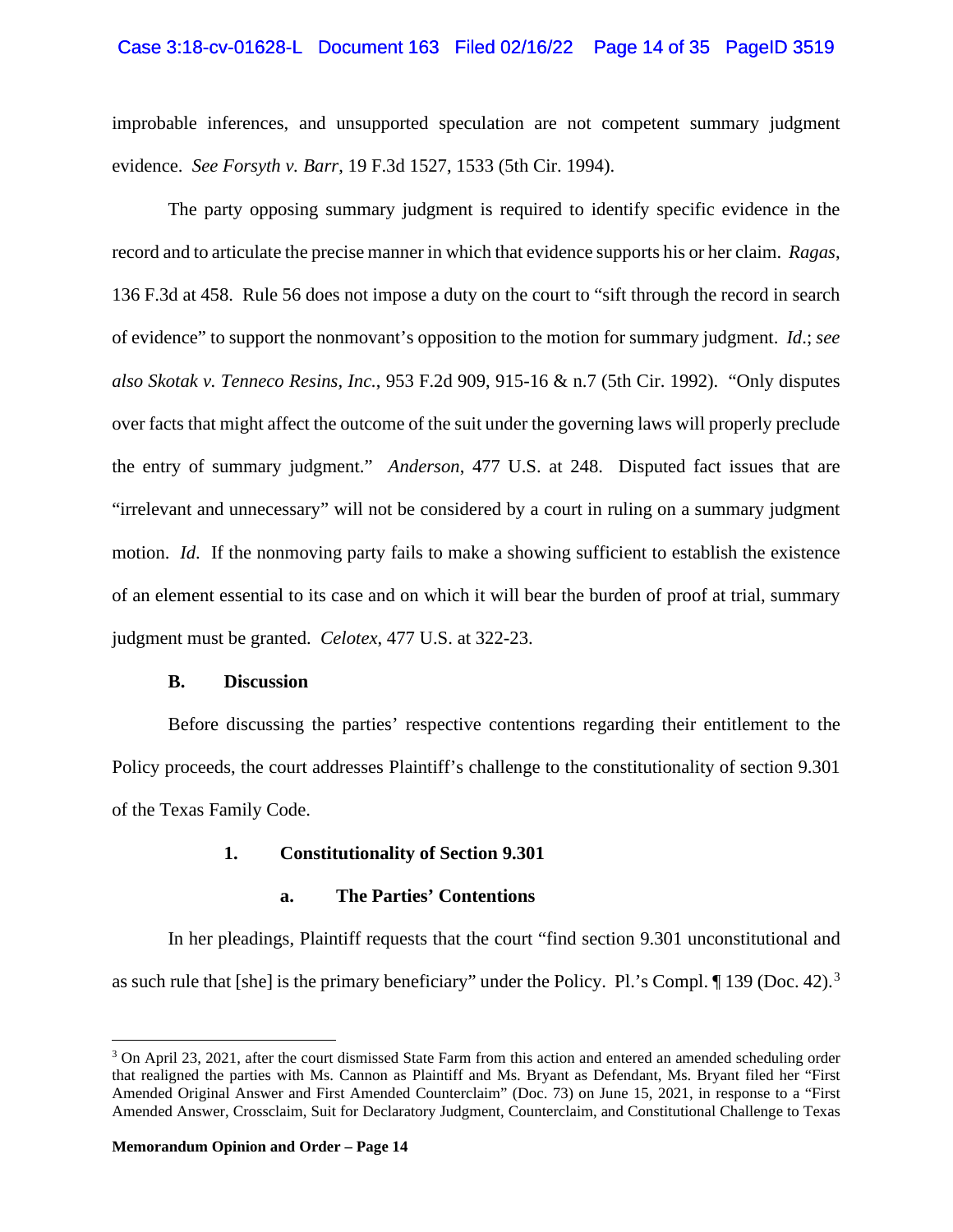She contends that section 9.301 of the Texas Family Code is unconstitutionally vague "**as applied**," as it "fails to define 're-designation," or "identify what is meant by 're-designation'" and thereby "creates confusion to citizens and to the Courts." *Id.* ¶ 134 (emphasis added) (citing *Sever v. Massachusetts Mut. Life Ins. Co.*, 944 S.W.2d 486, 490 (Tex. App.—Amarillo 1997, pet. denied) (citing the predecessor statute Tex. Fam. Code Ann. § 3.632). Plaintiff contends that, if the word redesignate is left undefined, section 9.301 or, more specifically, section 9.301(a)(2) of the Texas Family Code "becomes unconstitutional on the basis that it will be applied inconsistently." Pl.'s Compl. ¶ 135. Plaintiff cites *United States v. Clark*, 582 F.3d 607, 612 (5th Cir. 2009), for the propositions that: (1) a statute is unconstitutionally vague if it is "impermissibly vague in all its applications, 'including its application to the party bringing the vagueness challenge'"; and (2) "[a] statute violates the Due Process Clause of the Fourteenth Amendment if

Family Code Sec. 9.301" (Doc. 42) that was previously filed by Ms. Cannon on May 31, 2019. This May 31, 2019 pleading included Ms. Cannon's First Amended Answer to State Farm's interpleader Complaint; crossclaims against Ms. Bryant; and counterclaims against State Farm. On June 28, 2021, Ms. Cannon filed her "First Amended Original Petition, Original Answer to Counterclaim by . . . Bryant, Suit for Declaratory Judgment and Constitutional Challenge to Texas Family Code Sec. 9.301" (Doc. 74). Because neither party sought leave to amend their pleadings, the court entered an order on August 25, 2021 (Doc. 77), striking the amended pleadings (Docs. 73, 74). Thereafter, Ms. Bryant sought and was granted leave to file her First Amended Original Answer and First Amended Counterclaim (Doc. 100), which was filed November 6, 2021. Ms. Cannon also sought leave to amend her pleadings, but rather than seeking leave to file the pleading that was stricken by the court, she sought to amend her May 31, 2019 Answer to State Farm's interpleader Complaint. After conducting a hearing on the matter and the state of the pleadings, the court denied as moot this motion because State Farm was no longer a party to the action. After this ruling, Plaintiff did not subsequently seek to file an amended complaint that limited her allegations and claims for relief to Ms. Bryant, and neither party amended their pleadings again. As a result, the only remaining live pleadings consist of: (1) Ms. Cannon's May 31, 2019 "First Amended Answer, Crossclaim, Suit for Declaratory Judgment, Counterclaim, and Constitutional Challenge to Texas Family Code Sec. 9.301" (Doc. 42), which as noted includes her claim her against Ms. Bryant to recover the Policy proceeds and her constitutional challenge to section 9.301; and (2) Ms. Bryant's First Amended Original Answer and First Amended Counterclaim (Doc. 100), which again responds to Ms. Cannon's May 31, 2019 "First Amended Answer, Crossclaim, Suit for Declaratory Judgment, Counterclaim, and Constitutional Challenge to Texas Family Code Sec. 9.301" (Doc. 42). Because the parties have proceeded as if Ms. Cannon's May 31, 2019 "First Amended Answer, Crossclaim, Suit for Declaratory Judgment, Counterclaim, and Constitutional Challenge to Texas Family Code Sec. 9.301" (Doc. 42) is the operative pleading as to her constitutional challenge and claim against Ms. Bryant to recover the Policy proceeds, the court likewise treats this pleading as Ms. Cannon's operative pleading and "Complaint" for purposes of ruling on Ms. Bryant's summary judgment motion, which seeks judgment as to both parties' to recover the Policy proceeds and the constitutional challenge asserted by Ms. Cannon in docket sheet number 42.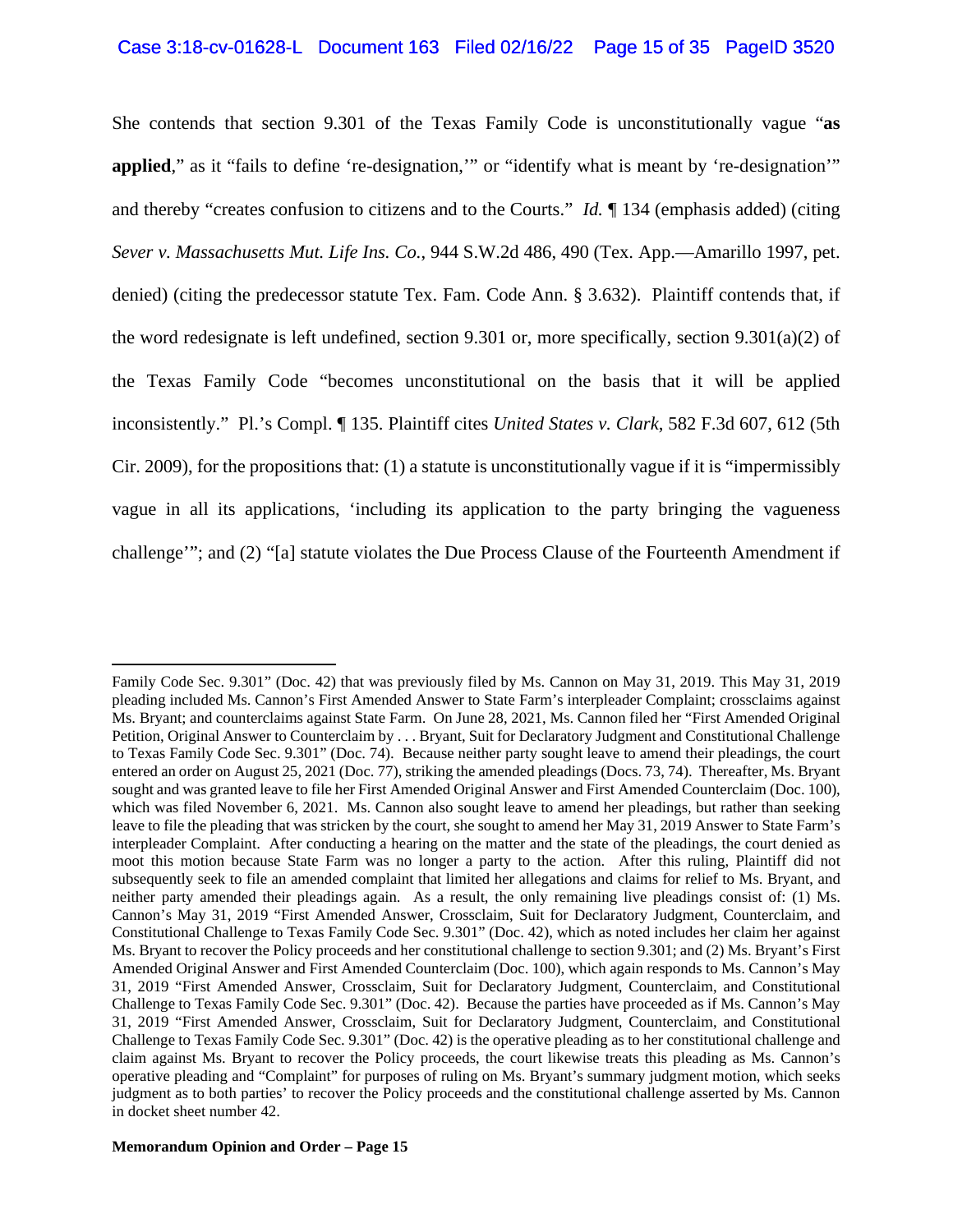### Case 3:18-cv-01628-L Document 163 Filed 02/16/22 Page 16 of 35 PageID 3521

'men of common intelligence must necessarily guess at its meaning and differ as to its application.'" Pl.'s Compl. ¶¶ 134, 137.

Defendant construes these allegations by Plaintiff as a facial challenge to section 9.301. She asserts in her summary judgment motion that she is entitled to judgment as a matter of law on Plaintiff's facial challenge to section 9.301 because the term "redesignates" is not vague or ambiguous and, instead, has a commonly understood meaning. She further asserts that "a statute is not unconstitutionally vague merely because a company or an individual can raise uncertainty about its application to the facts of their case." Def.'s Summ. J. Br. 11 (citing *Ford Motor Co. v. Tex. Dep't of Transp*., 264 F. 3d 493, 509 (5th Cir. 2001); and *Stansberry v. Holmes*, 613 F.2d 1285, 1289 (5th Cir. 1980)). In addition, Defendant argues that Plaintiff lacks standing in the form of a property interest to the Policy funds as needed to challenge section 9.301 on constitutionally vagueness or due process grounds. Defendant contends that for due process purposes, "[a] provision need not be cast in terms that are mathematically precise; it need only give fair warning of the conduct prescribed, in light of common understanding and practices." Def.'s Summ. J. Br. 11 (citation omitted).[4](#page-15-0)

Like Plaintiff, Ms. Bryant relies on the Texas Court of Appeals' opinion in *Sever.* She also cites the following cases, which she contends have all enforced the same redesignation requirement or similar language as that in section 9.301 of the Texas Family Code: *Sveen v. Melin*, 138 S. Ct. 1815, 1825 (2018); *Provident Life & Accident Ins. Co. v. Cleveland*, 460 F. App'x 359 (5th Cir. 2012); *Branch v. Monumental Life Ins. Co*., 422 S.W.3d 919, 924 (Tex. App.—Houston [14th

<span id="page-15-0"></span><sup>4</sup> This is a correct statement of law, but the case cited by Defendant, *Proctor v. Andrews*, 972 S.W.2d 729, 732-33, 737 (Tex. 1998) (per curiam), does not include this quoted language or anything resembling it.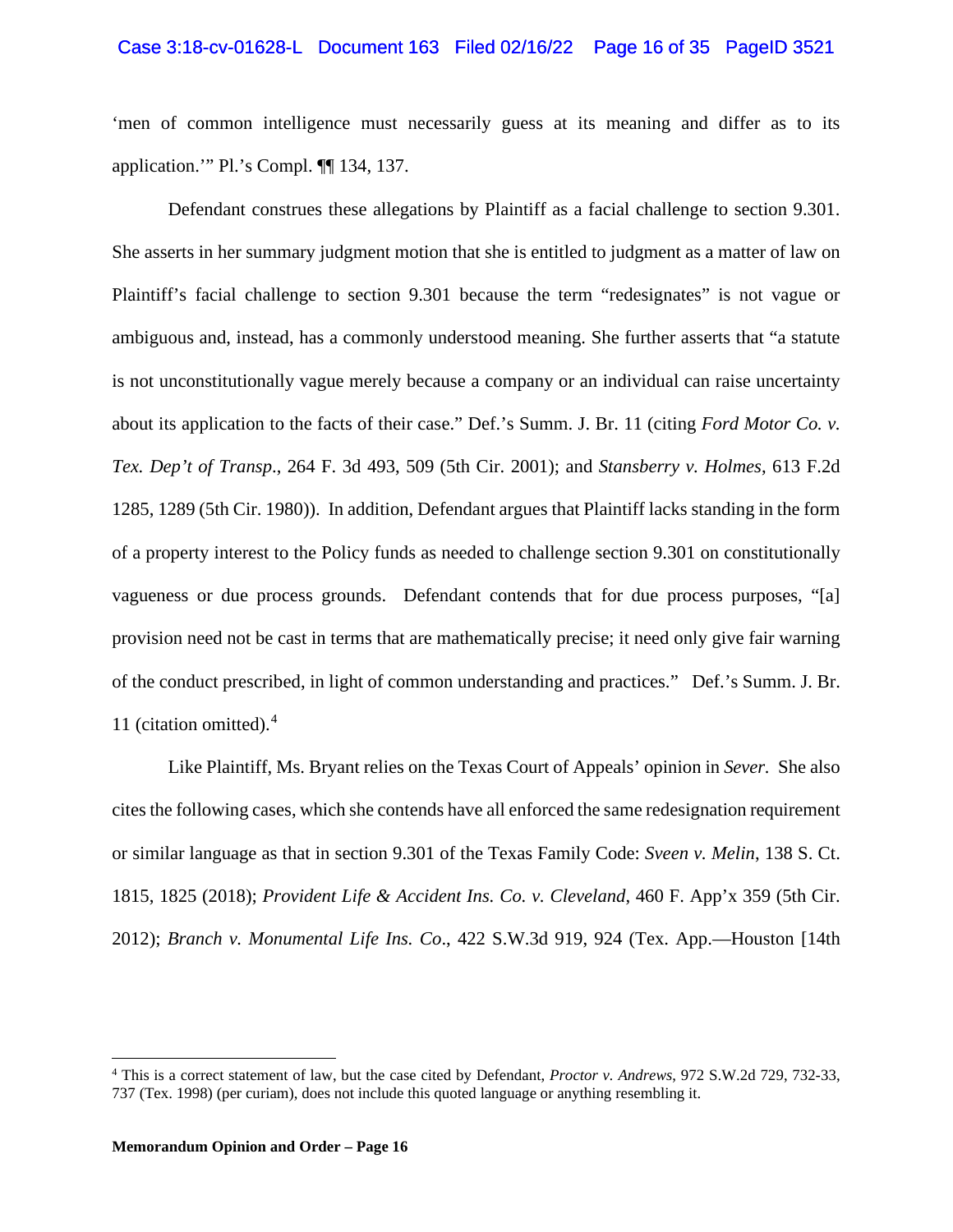Dist.] 2014, no pet.); and *Thrivient Fin. for Lutherans v. Smalley*, No. H-10-2738, 2011 WL 13261511 (S.D. Tex. July 16, 2011).

In responding to Defendant's summary judgment motion, Plaintiff continues to argue that section 9.301 is unconstitutionally vague because it does not define the word "redesignates." She contends that, because the term "redesignates" is not used in State Farm's life insurance policy,<sup>[5](#page-16-0)</sup> it has "no meaning" and is a source of confusion for State Farm insureds, State Farm's insurance agents, and State Farm employees. Pl.'s Summ. J. Resp. Br. ¶ 56. Plaintiff acknowledges that the cases cited by Defendant concluded that the former spouses were not entitled to recover as beneficiaries to life insurance policies because they were not redesignated post-divorce, but she contends that none of these cases is analogous. Plaintiff also acknowledges that the Supreme Court in *Sveen* rejected a constitutional challenge to a Minnesota statute similar to section 9.301 on the grounds that redesignating a former spouse could be done easily and with minimal effort with the "stroke of a pen" by simply sending a change-of-beneficiary form to the insurer. *Id.* ¶ 55 (quoting Sveen v. Melin, 138 S. Ct. 1815, 1823-24 (2018)).<sup>[6](#page-16-1)</sup> Plaintiff, however, asserts that the requirement that redesignation be made in writing is not as obvious as the Court in *Sveen* assumes.

In addition, she argues that the Texas Court of Appeals in *Sever* clearly acknowledged that section 9.301 is vague by noting that the statute [former "Section 3.62 (now Section 9.301)"] does not set forth a procedure or method by which a beneficiary must be redesignated. Pl.'s Summ. J. Resp. Br. ¶ 55. Plaintiff acknowledges that no constitutional challenge was asserted in *Sever* but argues that the "statute's ambiguity [was] clearly recognized by the court in *Sever*." *Id.* ¶ 61. On

<span id="page-16-1"></span><span id="page-16-0"></span><sup>&</sup>lt;sup>5</sup> It is unclear here whether Plaintiff is referring to the Decedent's Policy or State Farm's insurance policies in general. <sup>6</sup> *Sveen* also notes that other states, including Texas, have adopted similar statutes. *Sveen v. Melin*, 138 S. Ct. at 1819 & n.1 (citing Tex. Fam. Code Ann. § 9.301 (West 2006), and other state statutes similar to Minnesota's redesignation statute).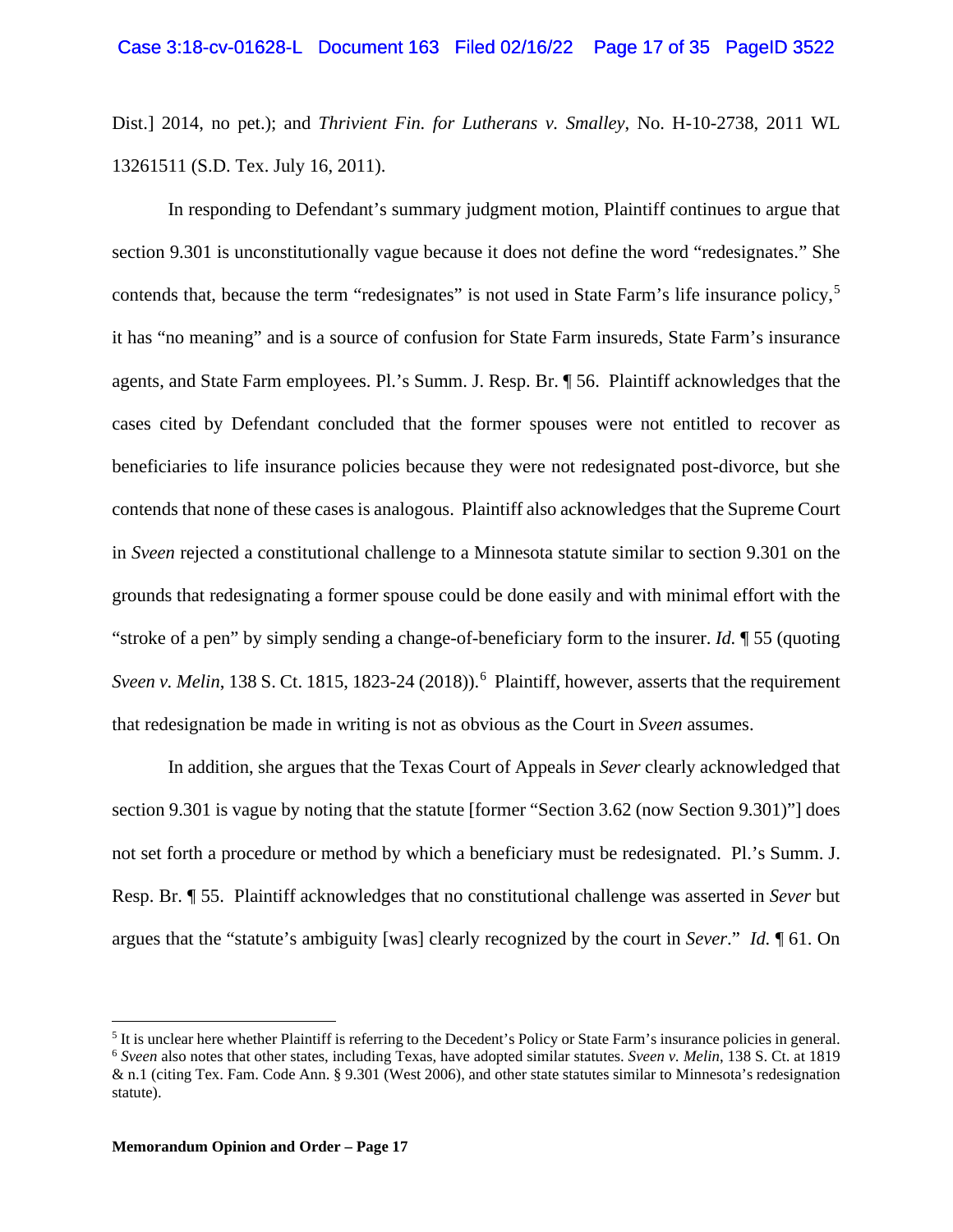# Case 3:18-cv-01628-L Document 163 Filed 02/16/22 Page 18 of 35 PageID 3523

the other hand, Plaintiff criticizes *Sever* for "coin[ing] a new rule that[,] 'in the absence of documents evidencing an intention to change a designation, . . . substantial compliance with the policy provision could not be established.'" *Id*. ¶ 58 (quoting *Sever*, 944 S.W.2d at 491). In this regard, Plaintiff asserts:

In evaluating a **facial challenge** to a state law, a federal court must, of course, consider any limiting construction that a state court or enforcement agency has proffered. . . What the *Sever* Court did was malign the statute with a standard not in the statute and which leads to even more vagueness. It did not define redesignation.

*Id*. ¶ 58 (emphasis added) (citing *Grayned v. City of Rockford*, 408 U.S. 104, 110 (1972)).

Plaintiff recognizes that a less stringent standard of scrutiny applies to civil statutes like section 9.301 that regulate economic activity, and that such a law can only be invalidated "if it commands compliance in terms 'so vague and indefinite as really to be no rule or standard at all.' . . . or if it is 'substantially incomprehensible.'" Pl.'s Summ. J. Resp. Br. ¶ 59 (citing *United States v. Clinical Leasing Servs., Inc*., 925 F.2d 120, 122 n.2 (5th Cir. 1991) (quoting *A.B. Small Co. v. American Sugar Refining Co*., 267 U.S. 233, 239 (1925), and *Exxon Corp. v. Busbee*, 644 F.2d 1030, 1033 (5th Cir. 1981)).

Plaintiff, nevertheless, contends that section 9.301 is impermissibly vague under this standard:

60. Due to the vagueness of Section  $9.301(a)(2)$  the insurance companies don't understand it, including State Farm and Judy Buckley. In addition to Judy Buckley, the following people reviewed, examined and pontificated over the beneficiary entitlement to the policy. Eileen Pyritz, Mia Brack, Ellen Hartig, Larrai Wullbrandt, Robert Dominguez, Daniel Hannigan, Siara Vigil, Katie Jenkins, Sonia Hughes, Janice Thompson, Tanisha Read, Haley Pearcy, Rose Forest, Tara Tallman, Susan Compton, Kristen Carroll, Anna Martinez, Romona Buena, Olivia Crutcher, AJ Voris, Elizabeth Snow, and Daniel Hannigan. Twenty-three (23) State Farm staff and its agent reviewed the beneficiary status.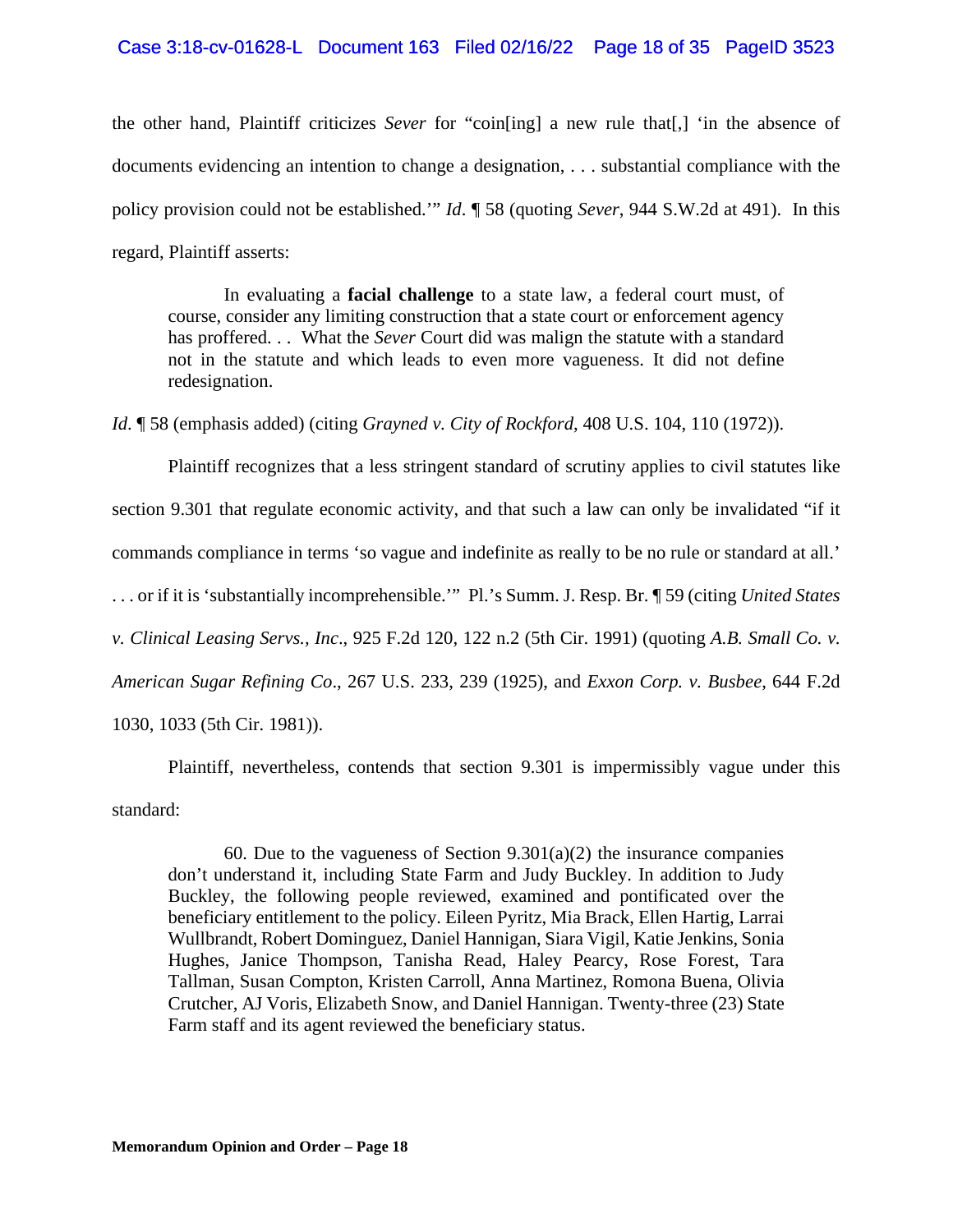Pl.'s Summ. J. Resp. Br. ¶ 60 (citing Pl.'s App. 47-225). It is not entirely clear, but it appears from the foregoing assertion that the individuals identified by Plaintiff here (other than Judy Buckley) are also employed by State Farm. In addition, without elaborating, Plaintiff contends that State Farm's records "show[] that Decedent's agent [Judy Buckley] emailed incorrect advice to her staff" as follows: "If an insured requests a name change on a life policy always inquire reason for name change. If it is due to divorce the new Ex-Spouse if to still remain on policy must be recorded as Ex-Spouse or discuss with the insured at that time." Pl.'s Summ. J. Resp. Br. ¶ 60 (quoted without corrections to grammatical errors) (citing Pl.'s App. 253-78).

Finally, Plaintiff asserts that the court should look beyond the plain language of section

9.301 in assessing her constitutional challenge:

63. The ambiguity of the statute, the policy terms and notices, payments received by State Farm, reinstatement of the policy, State Farm's reaction to the death of Enoch Bryant, Jr., Deceased, and alleged missing signed applications for reinstatement support the Court's look beyond the plain meaning of the statutory text.

64. State Farm has sworn to the fact that the term re-designation is not defined in the policy. Considering the significance and confusion of that word in divorce beneficiary exclusion doctrine cases, failure of an insurance company to define redesignation breeds injustice.

Pl.'s Summ. J. Resp. Br. ¶¶ 63-64 (citing Pl.'s App. 226-36).

### **b. Analysis**

Plaintiff's use of the words "as applied" in her pleadings and "facial challenge" in response to Defendant's summary judgment motion suggests that she may have intended to make a facial and as applied constitutional challenge to section 9.301; however, the label of a claim—facial versus as applied—"is not what matters." *Doe v. Reed*, 561 U.S. 186, 194 (2010) (citation omitted). The court, instead, must look to Plaintiff's "claim and the relief that would follow" to determine whether they "reach beyond [her] particular circumstances." *Id.* For relief, Ms. Cannon requests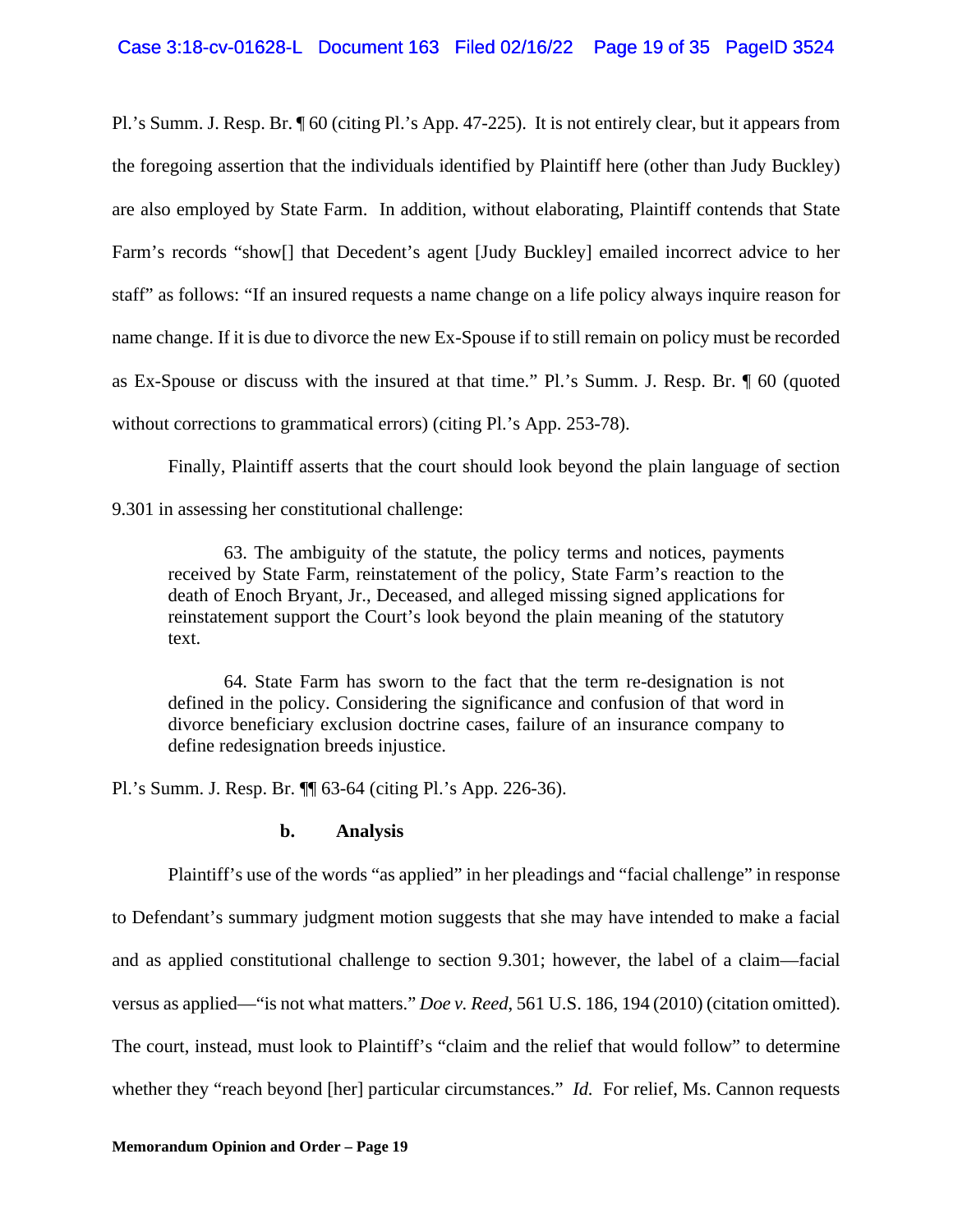### Case 3:18-cv-01628-L Document 163 Filed 02/16/22 Page 20 of 35 PageID 3525

that the court "find section 9.301 unconstitutional and as such rule that [she] is the primary beneficiary" under the Policy. Pl.'s Compl. ¶ 139. The focus of her constitutional challenge, however, is not limited to how the statute is unconstitutional in its application to her; rather, she contends that, because the meaning of "redesignates" is unclear from section 9.301 for lack of a definition or explanation as to the procedure for redesignating a beneficiary, the statute is unconstitutional in all respects to all insureds and beneficiaries of life insurance policies to the extent it requires insureds to redesignate a former spouse after divorcing. Because Ms. Cannon's claim reaches beyond her particular circumstances, the court determines that her due process challenge is facial in nature regardless of how it is characterized in her pleadings or summary judgment response. *See Catholic Leadership Coal. of Tex. v. Reisman*, 764 F.3d 409, 426 (5th Cir. 2014) (citing *Reed*, 561 U.S. at 194). She, therefore, must satisfy the "standards for a facial challenge to the extent of that reach." *Id.* (citing *Reed*, 561 U.S. at 194).

Facial vagueness challenges are generally "disfavored for several reasons," including that they often "rest on speculation." *Washington State Grange v. Washington State Republican Party*, 552 U.S. 442, 450 (2008). "Facial invalidation 'is, manifestly, strong medicine' that 'has been employed by the [Supreme] Court sparingly and only as a last resort.'" *National Endowment for the Arts v. Finley*, 524 U.S. 569, 580 (1998) (citing *Broadrick v. Oklahoma*, 413 U.S. 601, 613 (1973)). For vagueness challenges under the due process clause, a plaintiff must demonstrate "that the law is impermissibly vague in all of its applications." *Village of Hoffman Estates v. Flipside, Hoffman Estates, Inc*., 455 U.S. 489, 497 (1982).

Vagueness may invalidate a statute if it: (1) "fail[s] to provide the kind of notice that will enable ordinary people to understand what conduct it prohibits" or (2) "authorize<sup>[5]</sup> and even encourage[s] arbitrary and discriminatory enforcement." *See United States v. Escalante*, 239 F.3d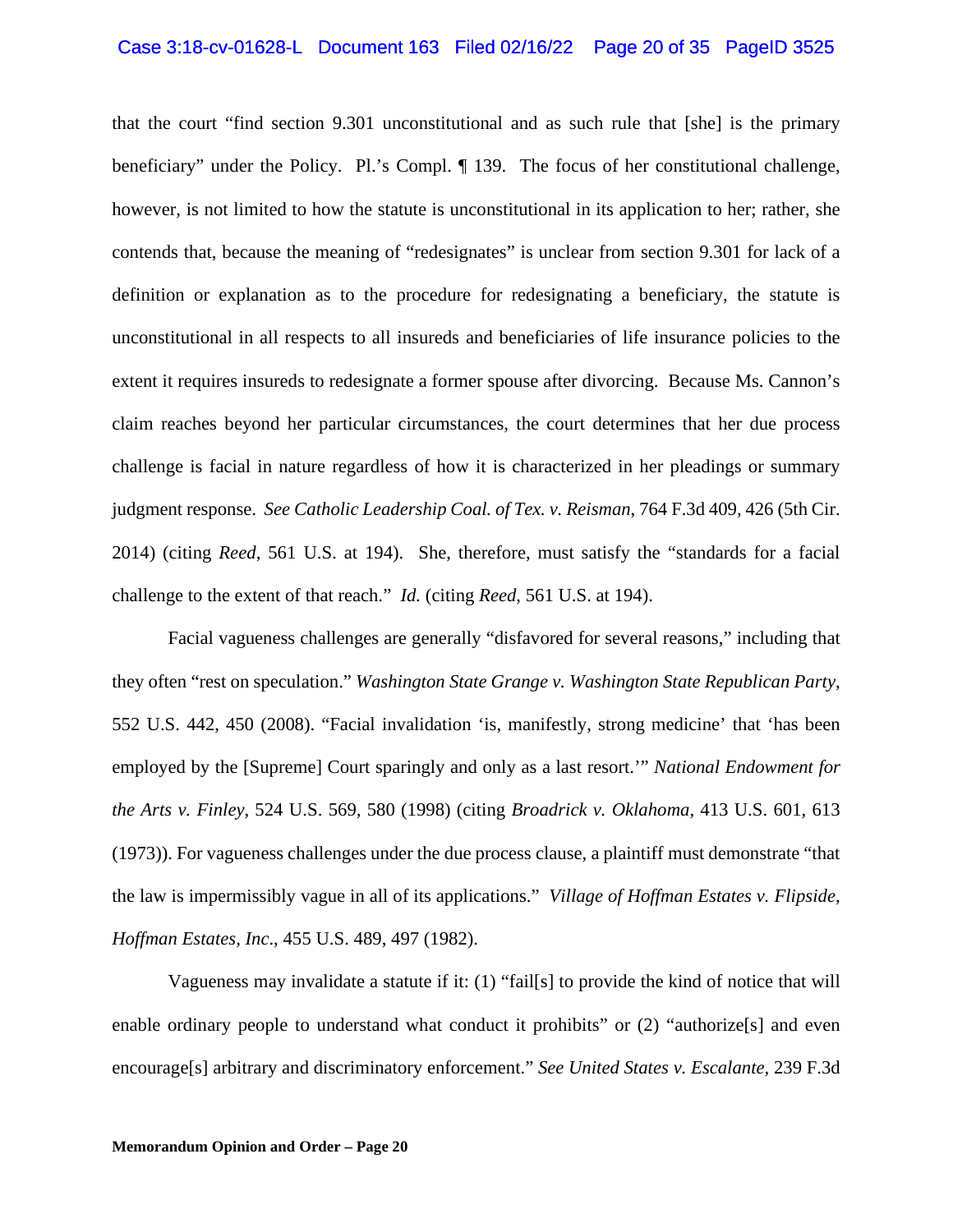678, 680 (5th Cir. 2001) (citing *City of Chicago v. Morales*, 527 U.S. 41, 56 (1999)). "[I]f arbitrary and discriminatory enforcement is to be prevented, laws must provide explicit standards for those who apply them." *Grayned*, 408 U.S. at 108. A law that impermissibly delegates basic policy matters to administrative and judicial officials on an ad hoc and subjective basis is unconstitutionally vague. *Id.* at 108-09.

Ms. Cannon contends that section 9.301(a)(2) of the Texas Family Code fails under both

prongs. Section 9.301(a) of the Texas Family Code provides as follows regarding pre-divorce

beneficiary designations by an insured:

(a) If a decree of divorce or annulment is rendered after an insured has designated the insured's spouse as a beneficiary under a life insurance policy in force at the time of rendition, a provision in the policy in favor of the insured's former spouse is not effective unless:

(1) the decree designates the insured's former spouse as the beneficiary;

(2) the insured *redesignates* the former spouse as the beneficiary after rendition of the decree; or

(3) the former spouse is designated to receive the proceeds in trust for, on behalf of, or for the benefit of a child or a dependent of either former spouse.

Tex. Fam. Code Ann. § 9.301(a) (emphasis added). Section 9.301 goes on to explain that "[i]f a designation is not effective under Subsection (a), the proceeds of the policy are payable to the named alternative beneficiary." *Id.* § 9.301(b).

Plaintiff's due process challenge focuses on the lack of a definition in the statute for "redesignates" as used section  $9.301(a)(2)$  and the lack of a procedure for redesignating a former spouse after divorce. The court disagrees that section  $9.301(a)(2)$  is impermissibly vague based on the reasons asserted by Plaintiff.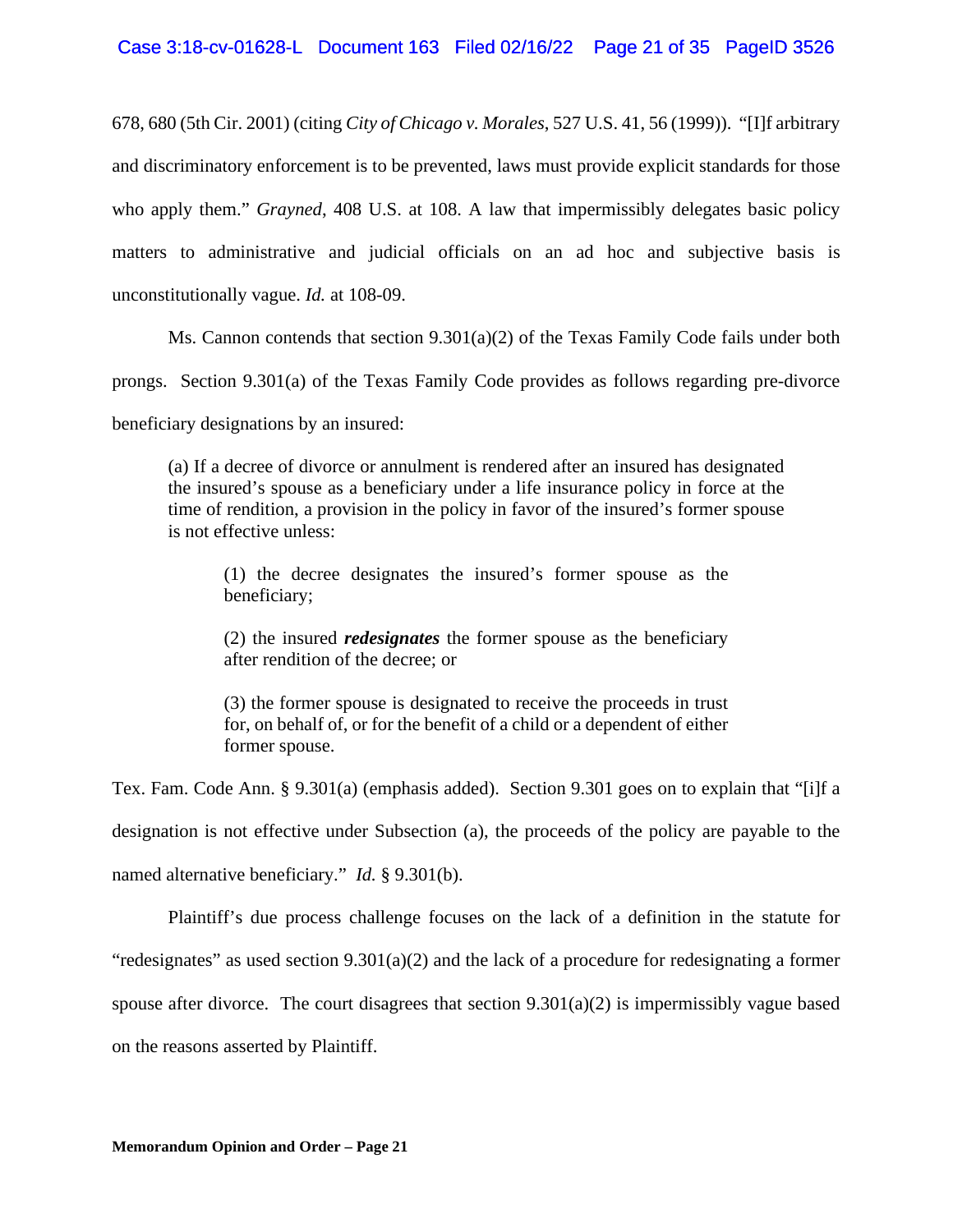### Case 3:18-cv-01628-L Document 163 Filed 02/16/22 Page 22 of 35 PageID 3527

A statute is not impermissibly vague merely because it fails to define words therein used. *See, e.g., United States v. Overstreet*, 106 F.3d 1354, 1358 (7th Cir. 1997). Moreover, the term "redesignates" is a term capable of being interpreted in reference to common understanding and practice. *See International Soc. for Krishna Consciousness of Hous., Inc. v. City of Hous*., 689 F.2d 541, 553 (5th Cir.1982) (finding terms in an ordinance have a "common, well-understood meaning sufficiently plain to put on fair notice those subject to the ordinance."). The Texas Legislature's intent in using the term "redesignates" in section 9.301 is obvious, and the meaning of this section of the statute is unambiguous from the plain and common meaning of the word "redesignates," which in common parlance is understood to means that one "designates again."

Plaintiff asserts that it is not clear from section 9.301 or State Farm's insurance policies, including the Policy in question, whether redesignation of a life insurance beneficiary must be made in writing. The Texas Insurance Code that applies to life insurance beneficiary designations, however, expressly requires that life insurance beneficiary designations be made in writing in the manner permitted by the insurance policy and filed with the insurance company. *See* Tex. Ins. Code Ann. §§ 1103.054, 1103.055, 1103.102. Texas courts have previously recognized this interplay between section 9.301 of the Texas Family Code and the sections of the Texas Insurance Code dealing with life insurance beneficiary designations in interpreting section  $9.301(a)(2)$  to determine whether a former spouse was entitled to recover life insurance benefits when the insured's designation of the former spouse was automatically rendered ineffective as a matter of law as a result of divorce. *See, e.g., Sever*, 944 S.W.2d at 490; *see also Thrivent Fin. for Lutherans v. Smalley*, No. H-10-2738, 2011 WL 13261511, at \*5-6 (S.D. Tex. July 26, 2011) (citing *Sever*, 944 S.W.2d at 490, for the proposition that, "[b]ecause Texas Family Code § 3.632 and Texas Insurance Code §§ 1103.054, 1103.055, 1103.102 all cover designations of beneficiaries of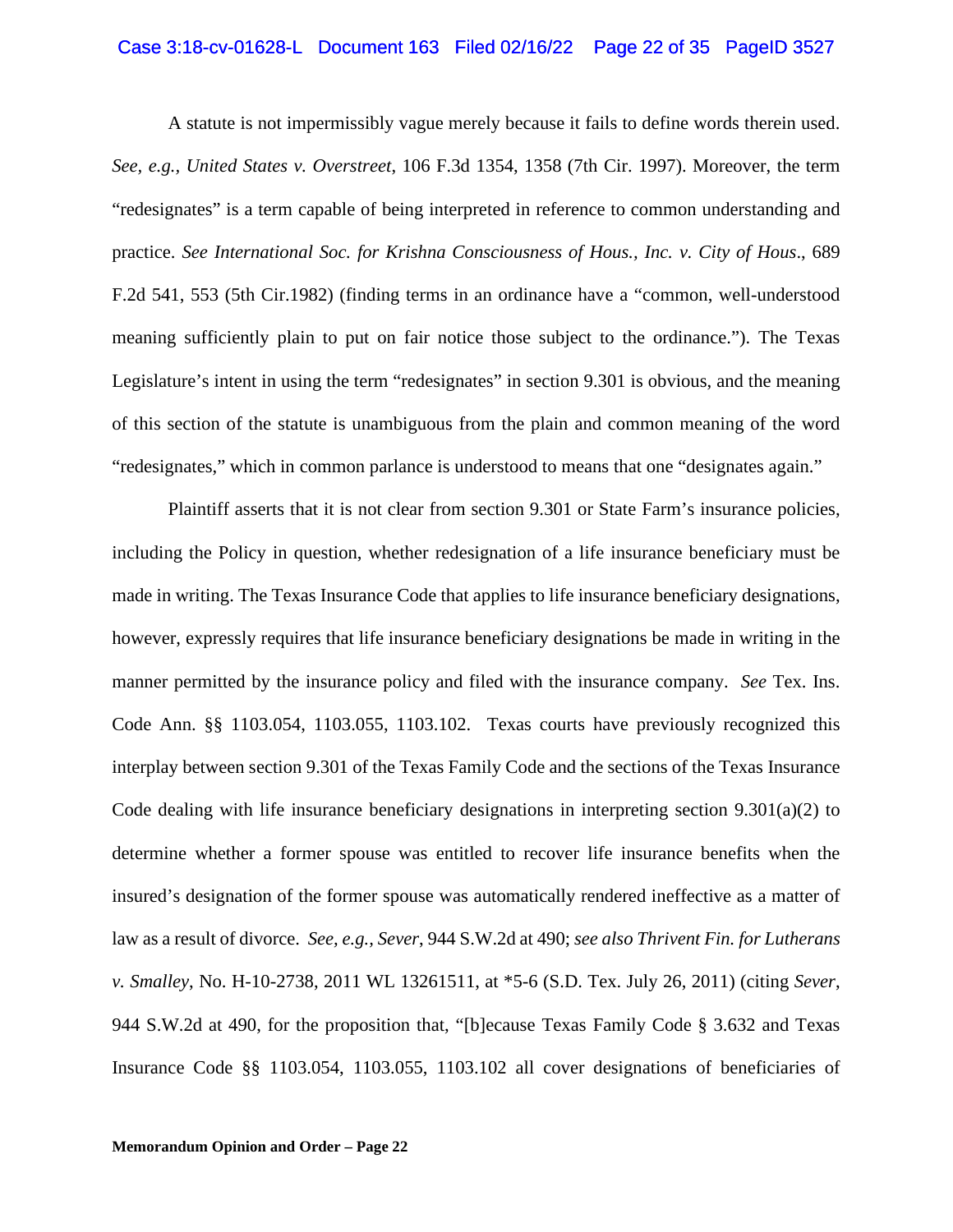### Case 3:18-cv-01628-L Document 163 Filed 02/16/22 Page 23 of 35 PageID 3528

insurance policies, they are in *pari materia* and must be read and considered together," and because the Texas Family Code "does not prescribe a specific method to redesignate a former spouse as beneficiary, the provisions of the Policy and Texas Insurance Code §§ 1103.054, 1103.055, 1103.102 are controlling.").

The Policy in this case also requires changes to beneficiary designations to be done by written, signed request. Pl.'s App. 22, 25 (explaining that insureds may make a beneficiary designation change by "Request," which is defined by the Policy as a "written request signed by the person making the Request" and received by State Farm on its "request form" or that includes "information required by [State Farm's] request form").

According to the evidence in this case, the only Policy that exists is the one Decedent executed on June 1, 2013, naming Ms. Cannon as the primary beneficiary and Ms. Bryant as the successor beneficiary. Because the Decedent and Ms. Cannon were married when this Policy was executed, she is identified as "Amy Bryant" in the Policy beneficiary designation section. The Decedent obviously understood how to designate Ms. Cannon as one of his beneficiaries when he initially executed the Policy in 2013, so it is reasonable to infer that he also understood how to designate her again after they divorced in January 2016. There is no evidence, however, that the Decedent ever submitted a signed, written request to State Farm after divorcing Ms. Cannon seeking to redesignate her or designate her again post-divorce as his primary beneficiary using either her married or maiden name.

Even if the Decedent was not aware of the beneficiary designation requirements in section 9.301(a) and the Texas Insurance Code, the Annual Notices that State Farm sent to him in June 2016 and 2017 encouraged him to contact his insurance agent with any questions and advised that an insured's former spouse might be disqualified from receiving life insurance proceeds if, after a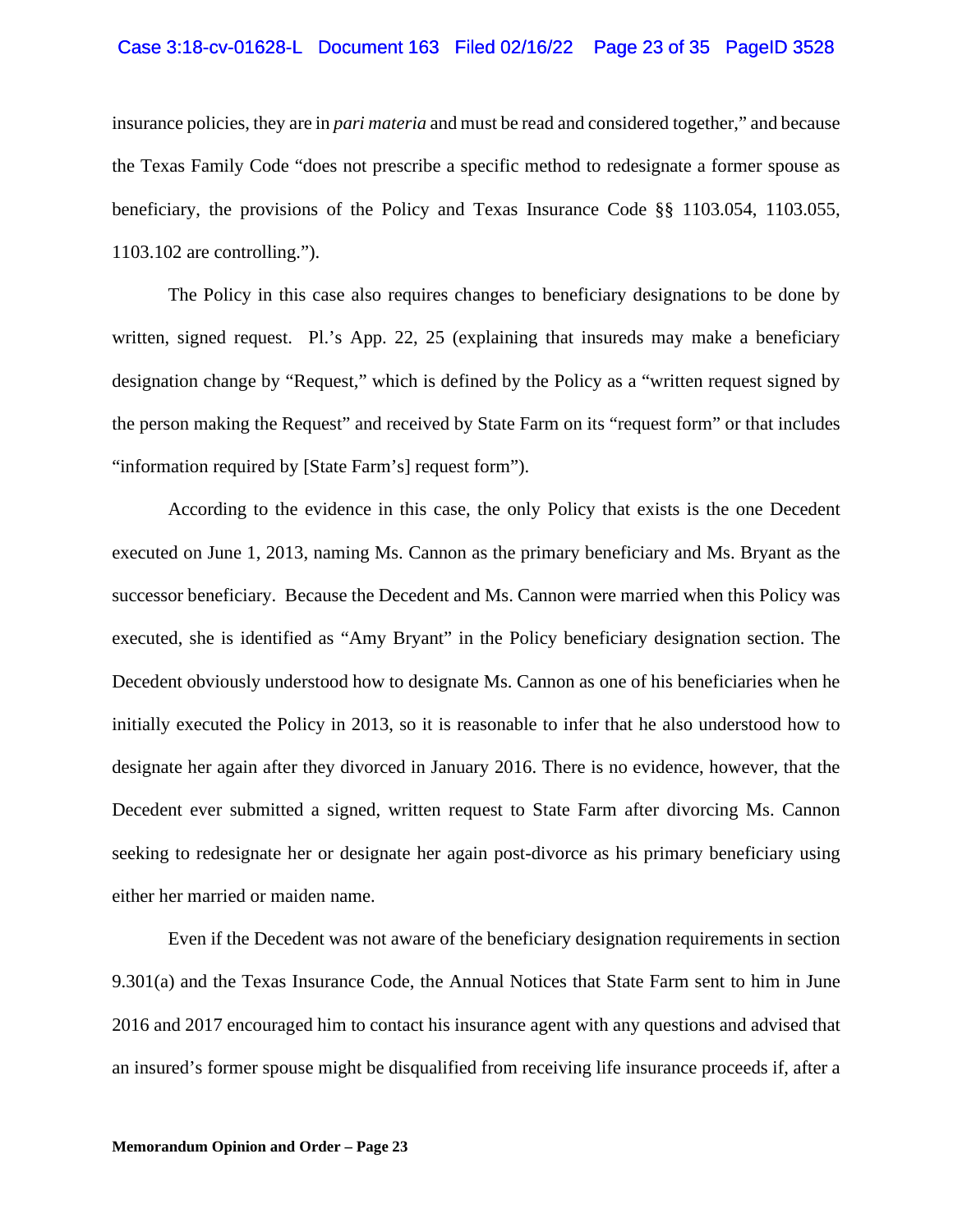# Case 3:18-cv-01628-L Document 163 Filed 02/16/22 Page 24 of 35 PageID 3529

change in marital status, the beneficiary designation was not updated to reflect that the insured's desire to have his or her former spouse receive the insurance proceeds. Thus, while Ms. Cannon contends that it was always the Decedent's intent to keep her as his primary beneficiary even after they divorced, and they had an oral agreement in this regard, *there is no evidence that he ever followed through as necessary to effect this alleged agreement by redesignating her as his beneficiary post-divorce by submitting a written beneficiary designation to State Farm*.

As indicated, Plaintiff also argues that the statute is impermissibly vague because State Farm, Judy Buckley, and other persons identified in Plaintiff's summary judgment response do not understand what it means to redesignate a former spouse. It is not clear whether these persons (other than Judy Buckley) are employees of State Farm or insureds of State Farm. In addition, it is unclear why Plaintiff believes that State Farm, Judy Buckley, or these other persons do not understand what it means to redesignate a former spouse or why she believes Judy Buckley provided incorrect advice to her staff. It appears that Plaintiff makes this argument to show that the statute's redesignation requirement: (1) is not well understood and, therefore, applied or enforced incorrectly; (2) is enforced in an arbitrary manner by State Farm; or (3) both.

Plaintiff's conclusory assertions regarding this issue, however, are not adequately briefed. Plaintiff cites pages 47 to 225 and 253 to 78 of her summary judgment appendix, which consists of approximately 200 pages of her 324-page appendix. The court, however, has no obligation to comb, scour, or sift through the record to find support for Plaintiff's response or evidence that creates a genuine dispute as to a material fact.<sup>[7](#page-23-0)</sup> *Environment Tex. Citizen Lobby, Inc. v. ExxonMobil Corp*., 968 F.3d 357, 374 (5th Cir. 2020), as revised (Aug. 3, 2020) (agreeing that

<span id="page-23-0"></span> $^7$  This is not the only instance in which Plaintiff cites an entire exhibit containing anywhere from 10 to 200 pages of her appendix as evidence to support her summary judgment response and arguments, leaving the court to guess on which pages she is relying.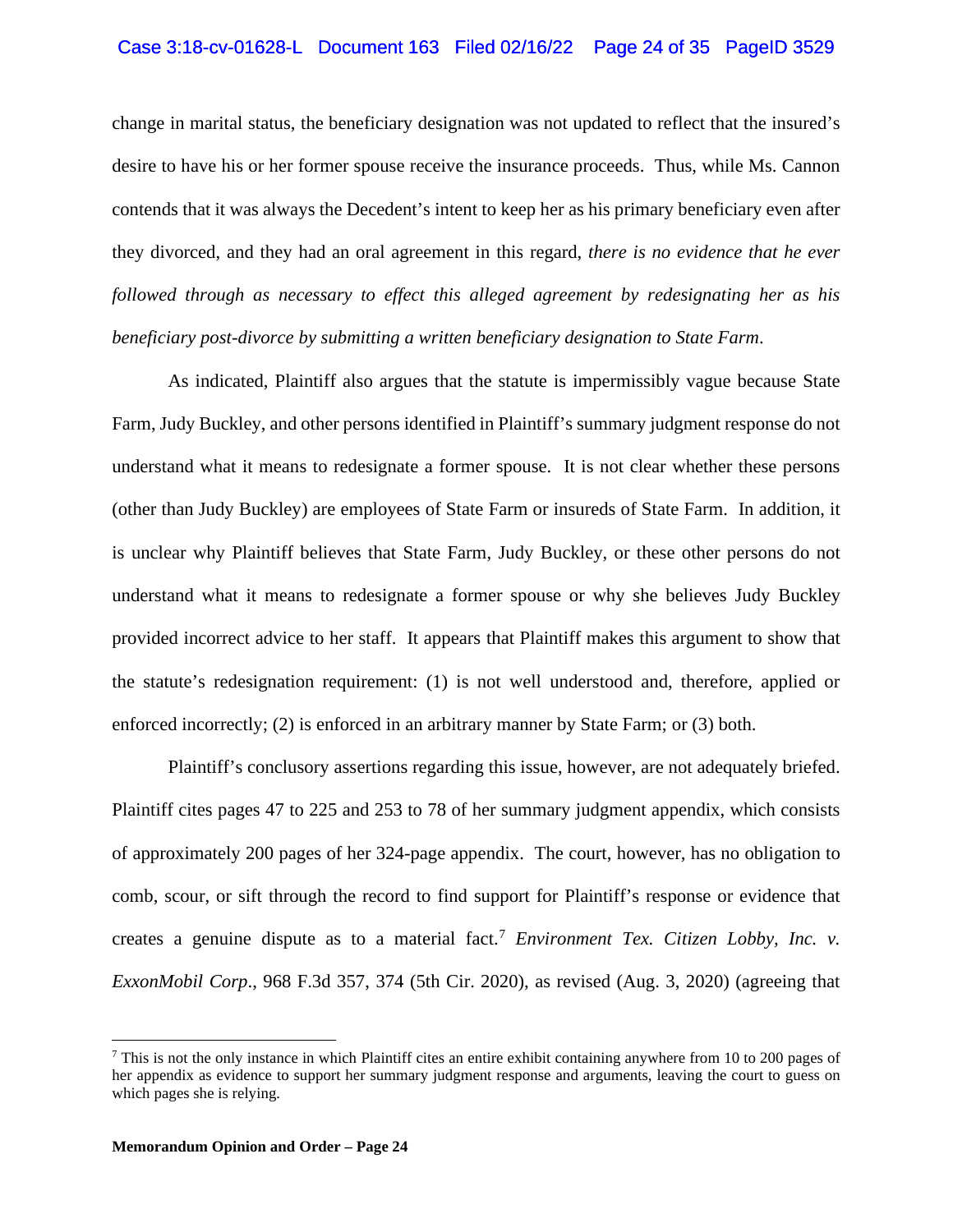## Case 3:18-cv-01628-L Document 163 Filed 02/16/22 Page 25 of 35 PageID 3530

"Judges are not ferrets!" and "not required to ferret out delectable facts buried in a massive record."); *Malacara v. Garber*, 353 F.3d 393, 405 (5th Cir. 2003); *Weems v. Dallas Indep. Sch. Dist*., 260 F. Supp. 3d 719, 731 n.5 (N.D. Tex. 2017) (citing *Ragas*, 136 F.3d at 458). To add to the confusion, the Index to Plaintiff's appendix incorrectly numbers Exhibits E and F as being located at appendix pages 116 to 136 and 137. This aside, the courts that have addressed similar redesignation issues under Texas law have had no difficulty in interpreting and applying current section 9.301(a)(2)'s or its identical predecessor section 3.632's redesignation requirement to the facts of the particular cases, which further undermines any facial challenge to the statute.<sup>[8](#page-24-0)</sup>

Accordingly, Plaintiff has not established that section  $9.301(a)(2)$  is impermissibly vague with respect to the Decedent and State Farm's insureds and beneficiaries, let alone in all applications for failure to define or explain what is required to "redesignate[]" a former spouse.

<span id="page-24-0"></span><sup>8</sup> *See e.g., Cleveland*, 460 F. App'x at 361 ("Shona asks us to divine the intent of Gerald rather than the intent of the legislature. We decline to do so because the statute is clear and unambiguous. As the district court held, because Gerald designated Shona as the beneficiary before the divorce decree was entered, he was required to re-designate her if he wished for her to remain as the beneficiary after the divorce. Because Shona's designation was rendered ineffective by operation of law, we need not consider her additional argument that the language of the divorce decree was insufficient to waive a beneficial interest in the policy."); *Fisher v. Primerica Life Ins. Co.*, No. 1:17-CV-382, 2019 WL 850950, at \*6 (E.D. Tex. Jan. 9, 2019) (citing *Cleveland* and concluding that the husband's beneficiary designation of his former wife became ineffective after they divorced and none of the three statutory exceptions [in section 9.301] applied); *Lincoln Nat'l Life Ins. Co. v. Allen*, No. 6:16-CV-00139-RP-JCM, 2017 WL 8896874, at \*3 (W.D. Tex. Jan. 9, 2017), *report and recommendation adopted*, No. 6-16-CV-139-RP, 2017 WL 8939949 (W.D. Tex. Mar. 1, 2017) (citing *Cleveland* and concluding that, "even if the decedent did indeed intend for Teresa Allen to be a named beneficiary in his life insurance policies, the law in Texas is clear: the intent of the legislature supersedes the intent of the decedent. Because the decedent designated Defendant Teresa Allen before a court entered the divorce decree, the statute [section 9.301] required the Decedent to re-designate Teresa Allen if he wished for her to remain the beneficiary after their divorce. It is uncontested that the Decedent in this case failed to do so."); *Thrivient Fin. for Lutherans*, 2011 WL 13261511 at \*2-6; *Branch*, 422 S.W.3d at 924-25 (affirming application of former section 3.632's redesignation requirement determination that husband's original designation of former wife as life insurance beneficiary became ineffective as a matter of law post-divorce; concluding that evidence that former wife paid policy premiums was irrelevant to the determination of whether she was entitled to the policy proceeds; and finding evidence of husband's oral conversations with insurance agent insufficient to establish that redesignation was in writing as required by Texas Insurance Code); and *Sever*, 944 S.W.2d at 490-91 (concluding that oral statements of husband to insurance agent were insufficient given that redesignation must be done in writing and reasoning that, although former section 3.632 "does not prescribe the procedure or method by which a beneficiary redesignation must be made," it and the Texas Insurance Code "both cover designations of beneficiaries of insurance policies, they are [therefore] in *pari materia* and must be read and considered together. *Calvert v. Fort Worth National Bank*, 163 Tex. 405, 356 S.W.2d 918, 921 (1962). Also, since these three statutes were in effect at the time the policy was issued, they became a part of the contract and govern the transaction. *Wessely Energy Corporation v. Jennings*, 736 S.W.2d 624, 626 (Tex. 1987).").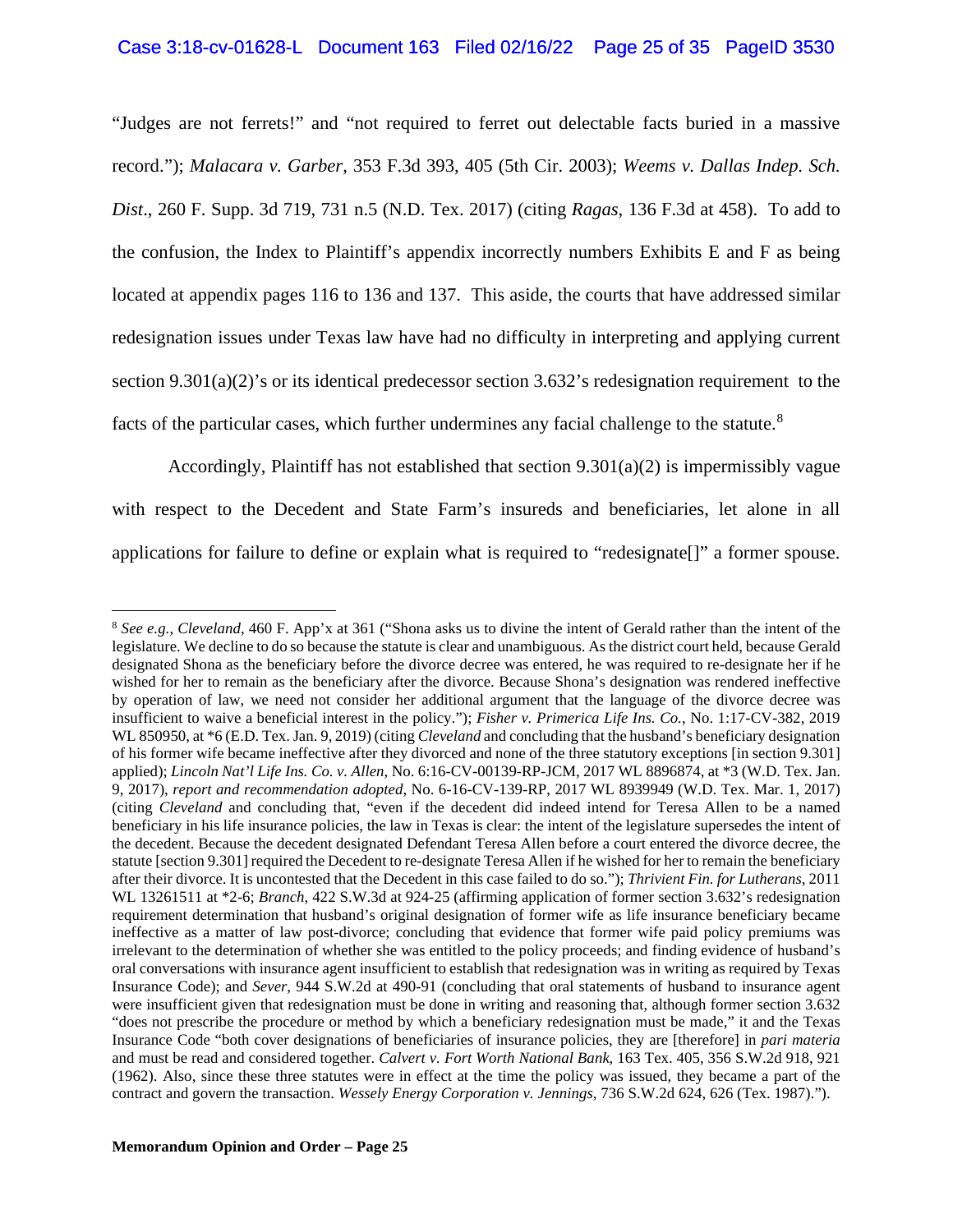*See Village of Hoffman Estates*, 455 U.S. at 497-98. Thus, she has not shown that the statute is void for vagueness under the federal Due Process Clause.

# **2. Plaintiff's Beneficiary Status**

Plaintiff contends that, even if not void for vagueness, section 9.301's redesignation requirement either does not apply in this case or was satisfied every time the Policy was renewed or reinstated after the Insured failed to pay the Policy premiums within the time allowed by State Farm: "When Decedent's policy lapsed and/or ended and is reinstated honoring the same terms and beneficiaries that are in the original policy and application, the terms of section 9.301(a) do not apply to [her] as ex-spouse because the policy terms are renewed," and "[u]nder the renewed policy terms of Decedent's Policy, [she] is still the named beneficiary." Pl.'s Summ. J. Resp. Br. ¶ 47. Plaintiff, therefore, reasons that numerous reinstatements of the Decedent's Policy occurred after they divorced and, as a result, the Policy was renewed each time. Plaintiff further asserts that the renewals of the Policy constituted a redesignation of her as the primary beneficiary, which she contends distinguishes the facts in this case from those in *Sever* and similar cases involving redesignation of a former spouse. Plaintiff does not cite any legal authority for this argument; rather, she contends that the issue in this case as to whether she was redesignated as a result of the Policy reinstatements is one of first impression that must be reconciled in her favor, given the lack of a definition in the statute or the Policy as to what is required to redesignate a former spouse.<sup>[9](#page-25-0)</sup>

Based on the records produced by State Farm and the affidavit of her expert, Ms. Cannon argues that, when the Decedent's Policy lapsed or ended due to untimely payments, State Farm *should have* followed its procedure for requiring insureds to submit an application to reinstate their

<span id="page-25-0"></span><sup>&</sup>lt;sup>9</sup> To the extent Ms. Cannon's expert states an opinion as to what the law is or should be, the court disregards and **strikes** such testimony, as "[t]he judge is the source of the law[.]" *Bodzin v. City of Dallas*, 768 F.2d 722, 725 (5th Cir. 1985).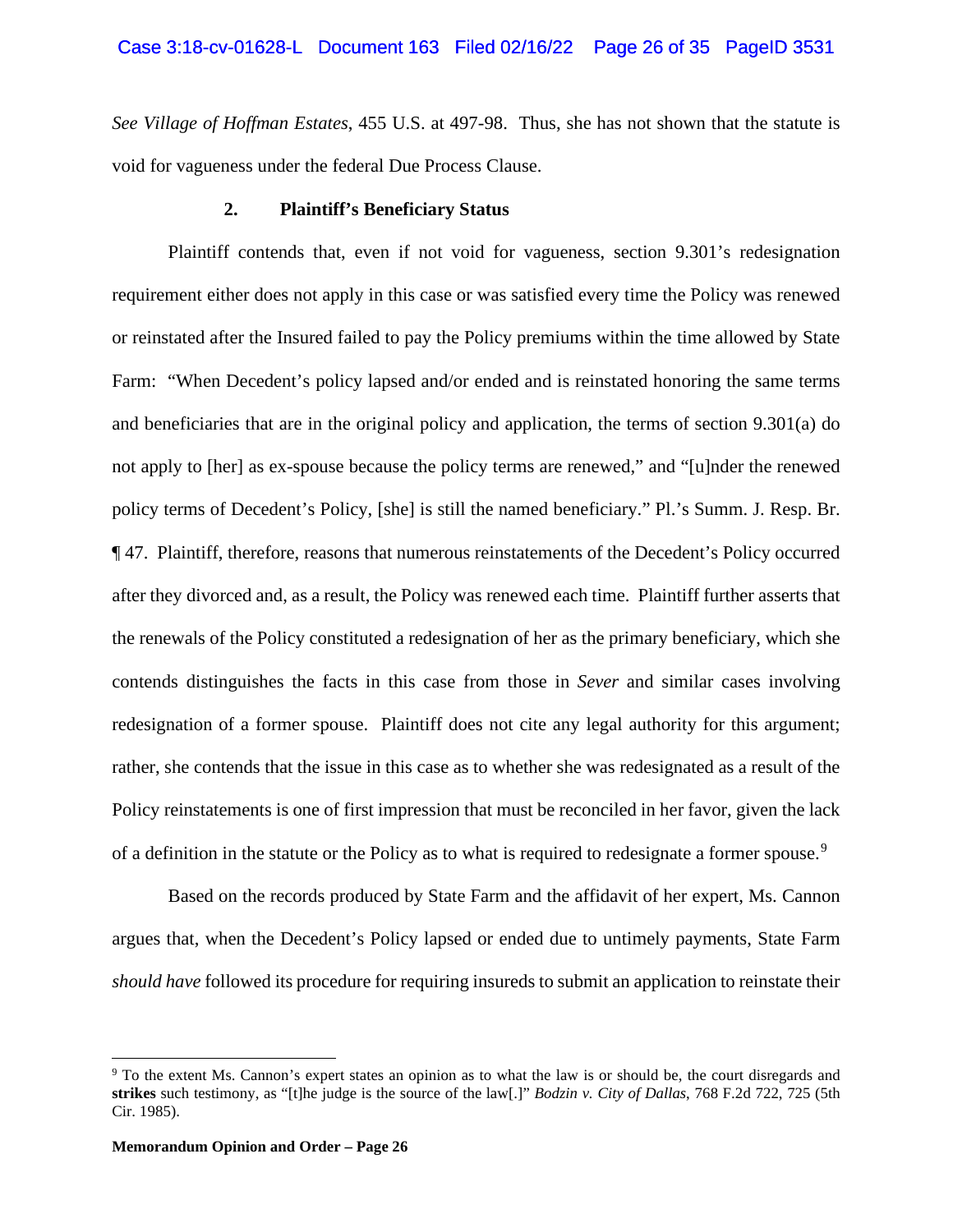### Case 3:18-cv-01628-L Document 163 Filed 02/16/22 Page 27 of 35 PageID 3532

insurance policy coverage. Additionally, she contends that, *if* the Decedent had completed and signed an Application for Individual Life Insurance Reinstatement form, "it certainly would have evidenced the intention of Enoch Bryant Jr. to make Amy Cannon [his] primary beneficiary." *Id.* at 27 ¶ 54. Ms. Cannon acknowledges that this argument directly conflicts with State Farm's written answers to deposition questions that no reinstatement application for the Decedent exists because his Policy never ended or permanently lapsed for lack of payment prior to his death. She, nevertheless, contends that these answers are "disingenuous[]" because State Farm's records show that the Policy lapsed and ended without payment by the Decedent within State Farm's usual fiveday grace period and without an additional Late Payment Offer by State Farm such that the only means of reinstating the Policy was for the Decedent to submit an application to reinstate his original Policy in accordance with State Farm's procedures. Plaintiff's logic in this regard, however, is fundamentally flawed.

It is undisputed that Ms. Cannon was married to the Insured when she was designated on June 1, 2013, as the Policy's primary beneficiary using her married name "Amy Bryant," and they subsequently divorced on January 22, 2016. Thus, when the Insured died on April 4, 2018, his original pre-divorce beneficiary designation of "Amy Bryant" became ineffective, as a matter of law, unless one of the three statutory exceptions applies. Tex. Fam. Code Ann. § 9.301(a). Ms. Cannon does not argue that the first or third of these exceptions applies. In any event, nothing in the record indicates or establishes that section  $9.301(a)(1)$  or (3) of the statute applies. Thus, contrary to her assertion, she is not relieved from coming forward with evidence establishing, or raising a genuine dispute of material fact, that the Decedent redesignated her as his primary beneficiary after they divorced in January 2016 in accordance with section  $9.301(a)(2)$ . Ms. Cannon must, therefore, come forward with evidence that the Insured redesignated her as his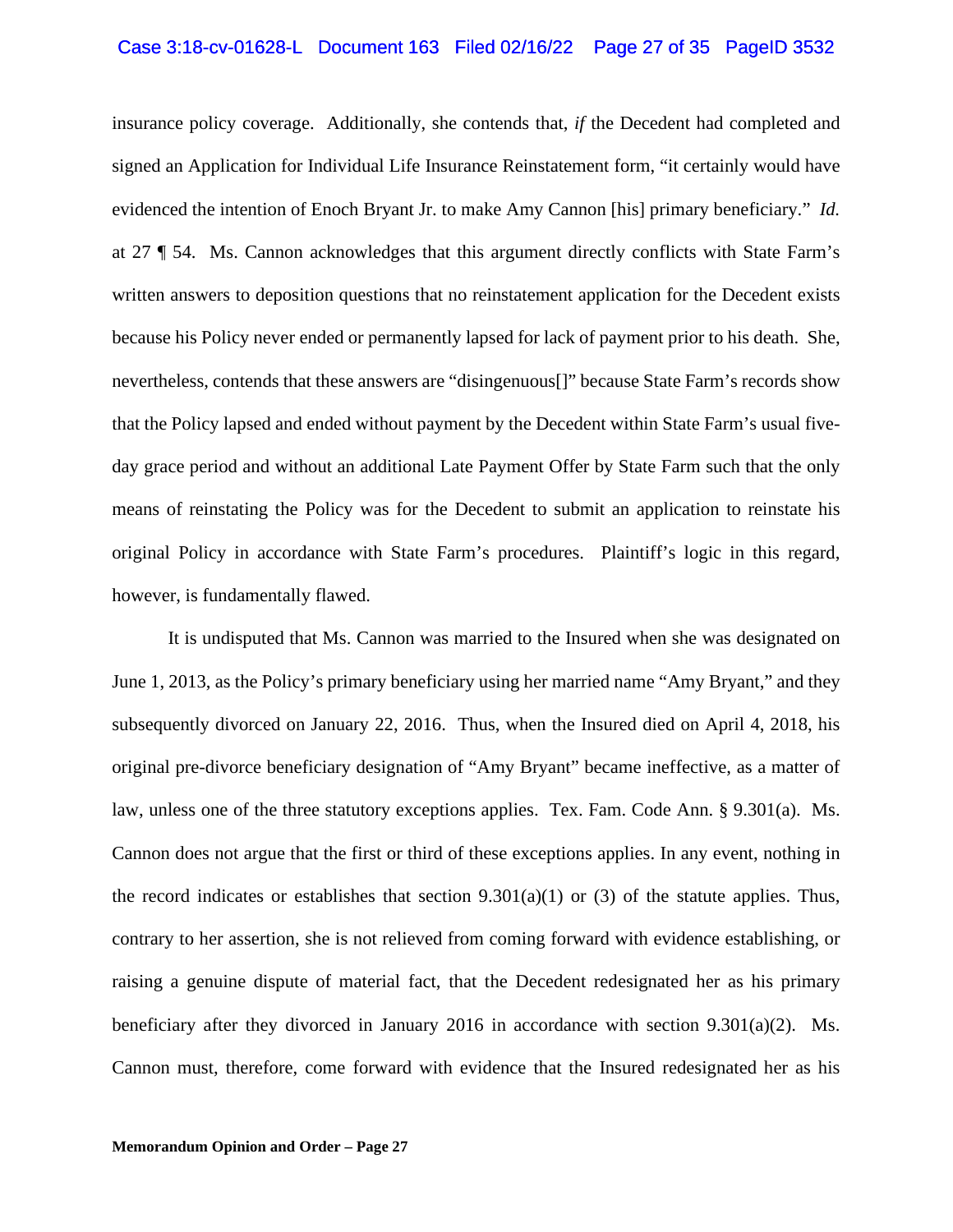### Case 3:18-cv-01628-L Document 163 Filed 02/16/22 Page 28 of 35 PageID 3533

primary beneficiary after they divorced by submitting a written beneficiary designation to State Farm in accordance with section 9.301(a)(2).

Plaintiff is correct that section 9.301 does not prescribe the procedure or method by which a beneficiary redesignation must be made. As noted, however, Texas follows the rule of statutory construction that "statutes in *pari materia* are to be read and construed together in arriving at the intention of the Legislature." *Calvert*, 356 S.W.2d at 921 (citation omitted). For this reason, the Texas Court of Appeals in *Sever* concluded that, because the Family and Insurance Codes both cover insurance beneficiary designations, they must be read together. *Sever*, 944 S.W.2d at 490 (citing *Calvert*, 356 S.W.2d at 921). These statutes also become part of the contract between the insured and insurer and govern the transaction between them. *Sever*, 944 S.W.2d at 490 (citing *Wessely Energy Corp.*, 736 S.W.2d at 626).

Sections 1103.054, 1103.055, 1103.102 of the Texas Insurance Code require that life insurance beneficiary designations be made in writing, filed with the insurance company, and made in a manner permitted by the insured's policy. The Policy in this case similarly requires that beneficiary designations be in writing and changes to beneficiary designations be made by the insured by signed written request that is submitted to State Farm using its request form or a written document that contains information required by its request form. Def.'s App. 41, 44. The Policy addresses reinstatement and states that it will lapse in certain situations relating to nonpayment, but it does not state that reinstatement of the Policy affects beneficiary designations.

Moreover, it is undisputed that no application for reinstatement was ever requested by State Farm or submitted by the Decedent after he and Plaintiff divorced on January 22, 2016. Specifically, there is no evidence that State Farm considered the Policy to have permanently lapsed or ended for lack of payment before the Insured's death in May 2018 that would have required him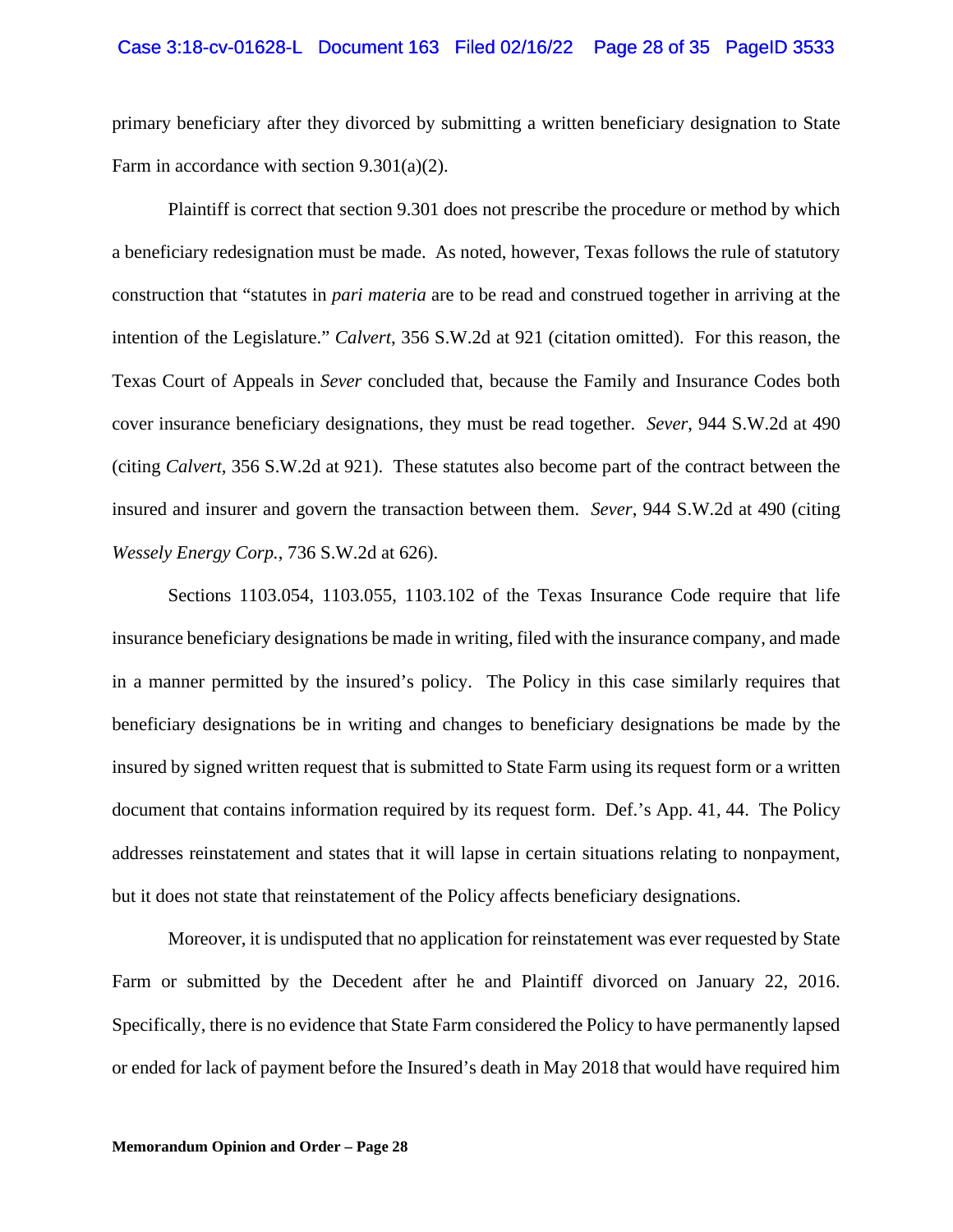### Case 3:18-cv-01628-L Document 163 Filed 02/16/22 Page 29 of 35 PageID 3534

to submit a new application for life insurance; nor is there any evidence the Insured ever applied for any other life insurance policy with State Farm. Pl.'s App. 227 (Aff. of Staci D. Meyers, State Farm Life Customer Service Assistance). Plaintiff and her expert acknowledge as much.

The argument—that State Farm *should have* required Decedent to complete and submit a reinstatement application, and that such an application, *if* submitted, would have evidenced his intent to have Ms. Cannon remain as his primary beneficiary—is creative, but it is not evidence. This argument is premised on a purely hypothetical set of facts and amounts to no more than conjecture. That this argument is based on the opinion of Plaintiff's expert does not make it any less conjectural or abstract.

Additionally, Plaintiff's or her expert's belief that State Farm should have handled the Decedent's late payments differently is not relevant. What matters is whether the Decedent *actually* took steps to redesignate Ms. Cannon by submitting a written request to State Farm postdivorce indicating his intent to designate her again as his primary beneficiary notwithstanding their divorce. Plaintiff's belief that the Decedent must have submitted other applications for life insurance given his late payments and the language in State Farm's notices regarding the Policy lapsing or ending is based on nothing more than unsupported speculation, and it is insufficient to refute her own undisputed evidence—that the Policy never ended before the Insured's death, and the Insured never submitted and was never required to submit a reinstatement application. [10](#page-28-0) *Id.*

Further, even if the Policy was reinstated automatically by State Farm after late payments were made by the Insured without the need for a reinstatement application, then the same Policy that was executed on June 1, 2013, *simply remained in effect unchanged*, which again is

<span id="page-28-0"></span><sup>&</sup>lt;sup>10</sup> In her affidavit, State Farm Customer Service Assistance employee Ms. Meyers explains that the Policy never ended before the Insured's death. In addition, she explains that he was never required to submit a new application for life insurance policy to be reconsidered for reinstatement. Pl.'s Summ. J. App. 227.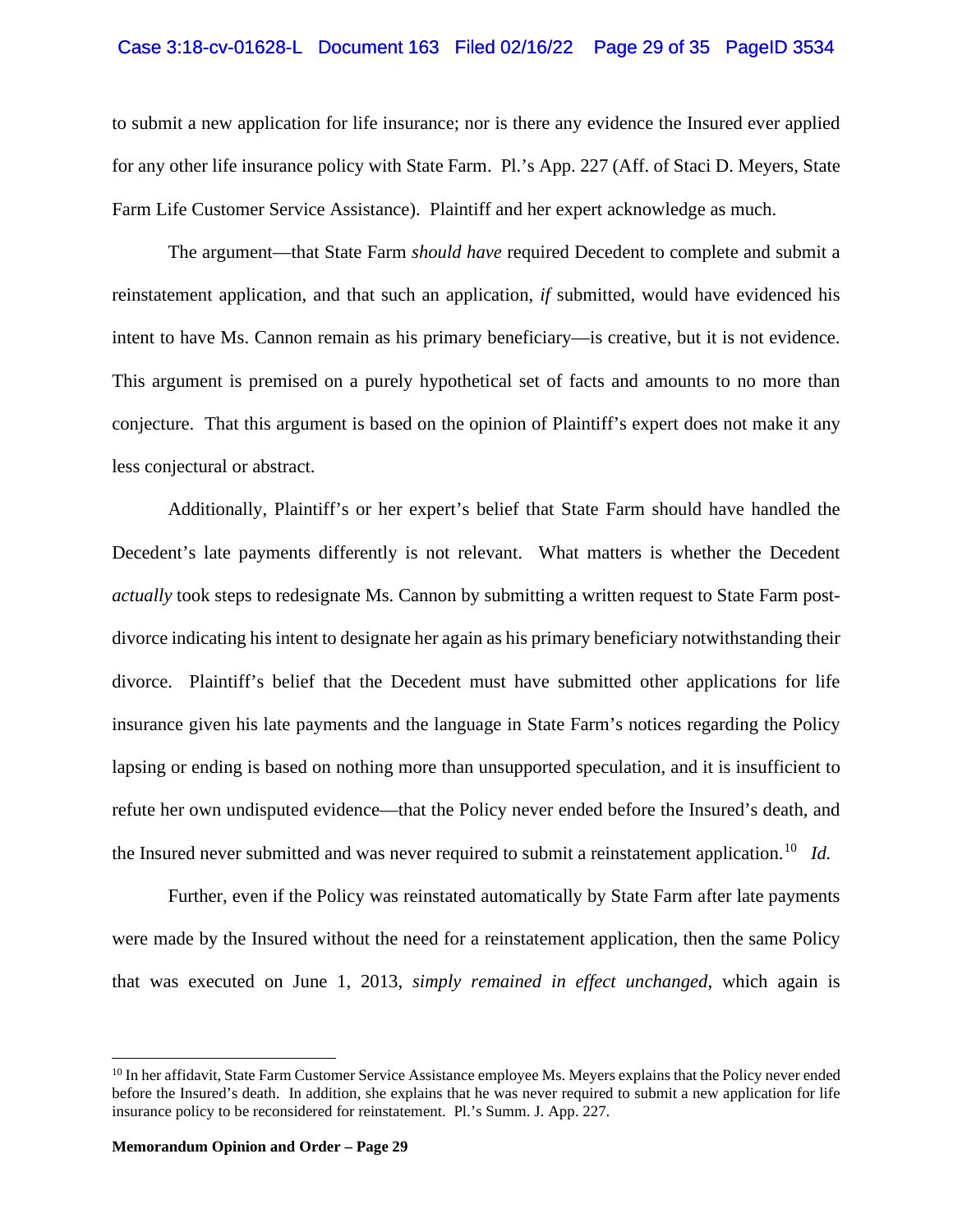### Case 3:18-cv-01628-L Document 163 Filed 02/16/22 Page 30 of 35 PageID 3535

insufficient to raise a genuine dispute of material fact as to whether the Decedent redesignated Ms. Cannon. The Fifth Circuit authority cited by Plaintiff does not indicate otherwise.

That the Policy here remained unchanged is also supported by the undisputed evidence in this case. As already indicated, the original Policy named Ms. Cannon as the primary beneficiary; however, because the Decedent and Ms. Cannon were married when this Policy was executed, it identifies her by her married name "Amy Bryant" in the Policy beneficiary designation section. Upon automatic reinstatement of the Policy, no changes were made to redesignate Plaintiff as "Amy Cannon," even though the record reflects that Plaintiff changed her name shortly after divorcing the Decedent and notified State Farm of this change as it applied to her insurance policy or policies with State Farm. *See* Pl.'s App. 260 (State Farm internal business record dated "03- 15-2016" indicating that it received the "[s]ubmitted name change per email from Amy" regarding her insurance policy). Thus, automatic reinstatement of the original Policy with unchanged terms and beneficiary designations is not evidence that the Insured redesignated Ms. Cannon postdivorce in a writing submitted to State Farm and, therefore, is insufficient to raise a genuine dispute of material fact.

Ms. Cannon also relies on her affidavit in an effort to raise a genuine dispute of material fact. According to Ms. Cannon, her affidavit is further evidence of the Decedent's intent to have her remain as his primary beneficiary post-divorce. In this regard, Ms. Cannon states:

[S]he and Decedent entered into an [oral] agreement to remain good friends and keep their insurance policies, assets and debts at status quo. Having entered into this agreement it is also evident that the offer, acceptance and consideration for such an agreement existed between them. Cannon and Decedent kept each other on their policies. Cannon did not change Decedent from her policy until after his death.

Pl.'s Summ. J. Resp. Br. 27 ¶ 54. In addition, she asserts that, on November 11, 2017, the "Decedent visited with Judy Buckley, State Farm Agent about his delinquent policy premiums,"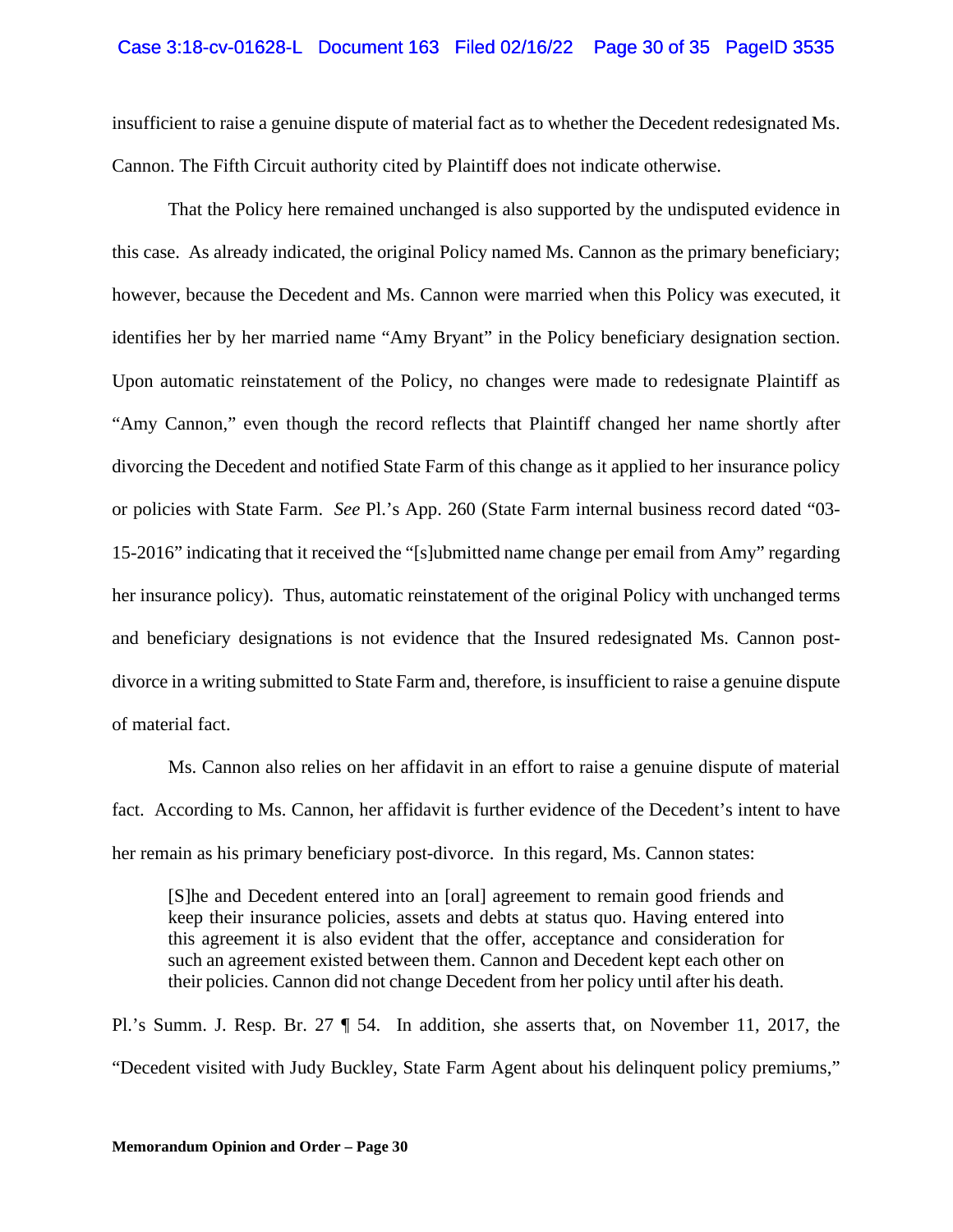#### Case 3:18-cv-01628-L Document 163 Filed 02/16/22 Page 31 of 35 PageID 3536

and "[o]n that date she asked him if he wanted to remove Cannon as primary beneficiary and he did not remove Cannon as primary beneficiary." Pl.'s Summ. J. Resp. Br. 15 ¶ u. Ms. Cannon, however, does not cite any evidence to substantiate this latter contention, and any oral statements, conversations, or agreements are insufficient, as redesignation must be done in writing. *Branch*, 422 S.W.3d at 924-25; *Sever*, 944 S.W.2d at 490-91.

Ms. Cannon also points to evidence that she voluntarily paid certain debts of the Decedent (a truck note, storage rental, and funeral expenses) after his death in accordance with their oral agreement. Ms. Bryant contends that any such evidence is irrelevant, as Plaintiff was reimbursed during the administration of the Decedent's estate. Def.'s Summ. J. Br. 7 (citing Def.'s App. 237- 40). Ms. Bryant further contends that, if evidence of a former spouse's payment of a life insurance premium while he was alive has been found to be irrelevant to whether the ex-wife was redesignated as a beneficiary, then so too is Plaintiff's evidence of her unnecessary and unsolicited payment of a few bills owed by the Decedent's estate. The court agrees with Defendant that this evidence is insufficient to satisfy the redesignation requirement. *See Branch*, 422 S.W.3d at 924- 25 (concluding that evidence that former wife paid policy premiums was irrelevant to the determination of whether she was entitled to the policy proceeds in absence of evidence that she was redesignated as the policy beneficiary post-divorce).

For all of these reasons, the court determines that Ms. Cannon has failed to raise a genuine dispute of material fact regarding any redesignation of her by the Decedent after they divorced. Because the original designation of Ms. Cannon is not effective under section 9.301(a), the proceeds of the Policy are payable under section 9.301(b) to Ms. Bryant, the named alternative beneficiary. Accordingly, Ms. Bryant is entitled to judgment as a matter of law as to her and Ms.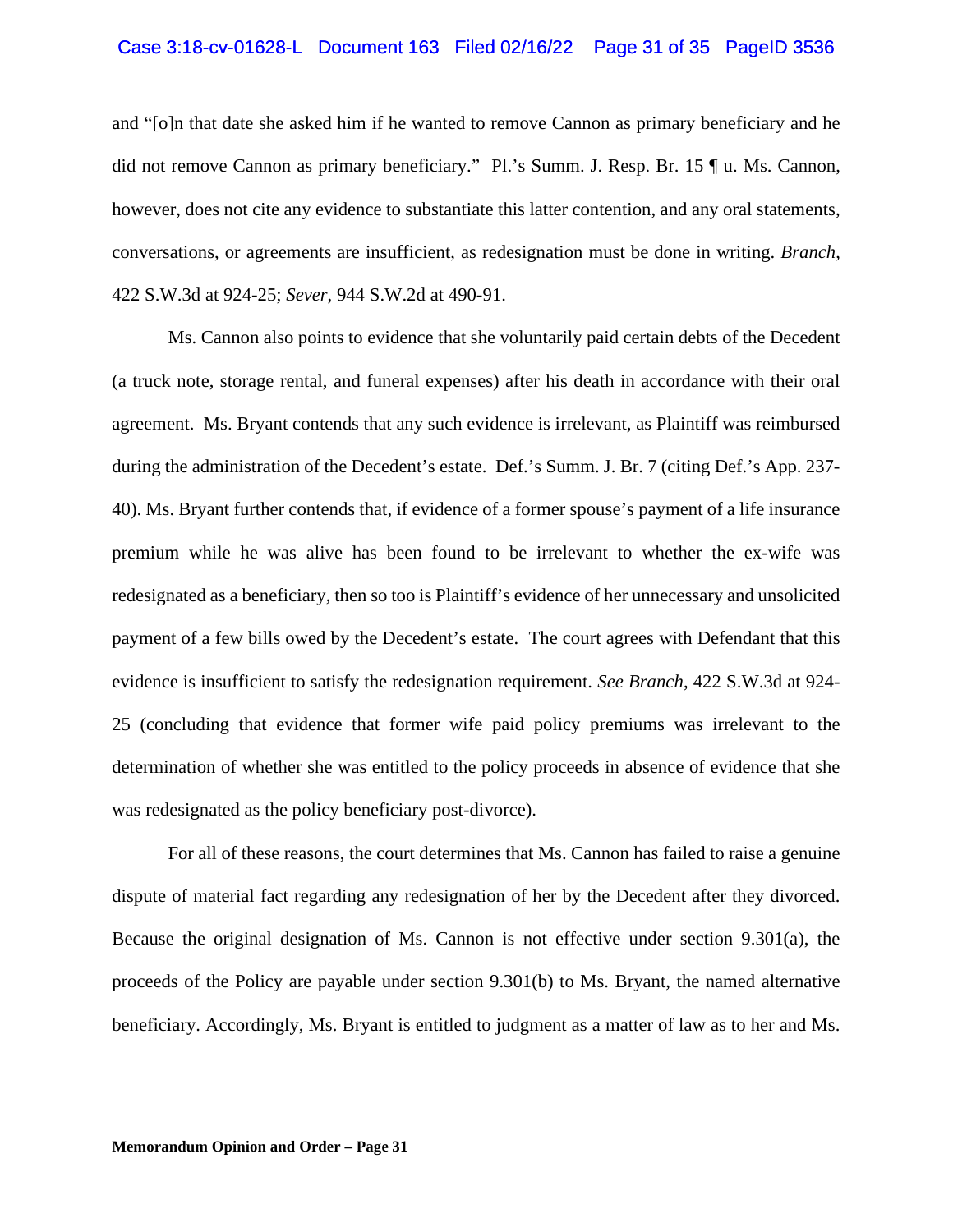#### Case 3:18-cv-01628-L Document 163 Filed 02/16/22 Page 32 of 35 PageID 3537

Cannon's claims to the Policy proceeds, as well as Ms. Cannon's constitutional challenge to section 9.301. The court, therefore, **grants** Ms. Bryant's summary judgment motion.

### **IV. Plaintiff's Motions to Dismiss (Docs. 104, 106)**

Both of the motions to dismiss filed by Ms. Cannon seek dismissal of Ms. Bryant's request for attorney's fees and appear to be identical. It is only after comparing the motions side by side that it is apparent that the first of these motions is a rough draft that was mistakenly filed. Instead of filing an amended motion to dismiss that explains this, Plaintiff filed a second motion to dismiss and left it for the court to figure this out after spending time comparing the two filings. The court, therefore, addresses the arguments in Plaintiff's second-filed motion to dismiss and disregards the those in the first-filed motion.

Based on Fifth Circuit authority, Plaintiff contends that Defendant is not entitled to recover attorney's fees under Chapter 37 of the Texas Declaratory Judgment Act ("TDJA") as alleged because this chapter does not provide a substantive basis to recover attorney's fees in this federal action, and attorney's fees are not available to the prevailing party under the Federal Declaratory Judgment Act ("FDJA") in a diversity action.

Defendant disagrees and argues that the TDJA expressly recognizes that courts have discretion to award attorney's fees, and Texas law on this issue is clear. In addition, she contends as follows:

[Ms.] Cannon correctly asserts that there are no contracts or other legal relations between Plaintiff and Defendant. However, what [Ms.] Cannon fails to acknowledge is the enormous amount of time and unnecessary expense incurred by [her] due to [Ms.] Cannon's frivolous and meritless claims and her blatant disregard for the rules of this Court. Because of [Ms.] Cannon's numerous pleadings and meritless claims regarding an ex-spouse's alleged entitlement to life insurance proceeds, failed claims and disputes with State Farm, and her challenge to the constitutionality of Texas Family Code 9.301 in direct contradiction of established law, [she] has had to respond and defend her claims to the policy proceeds in ways not anticipated in a traditional interpleader action. Accordingly, [she] has been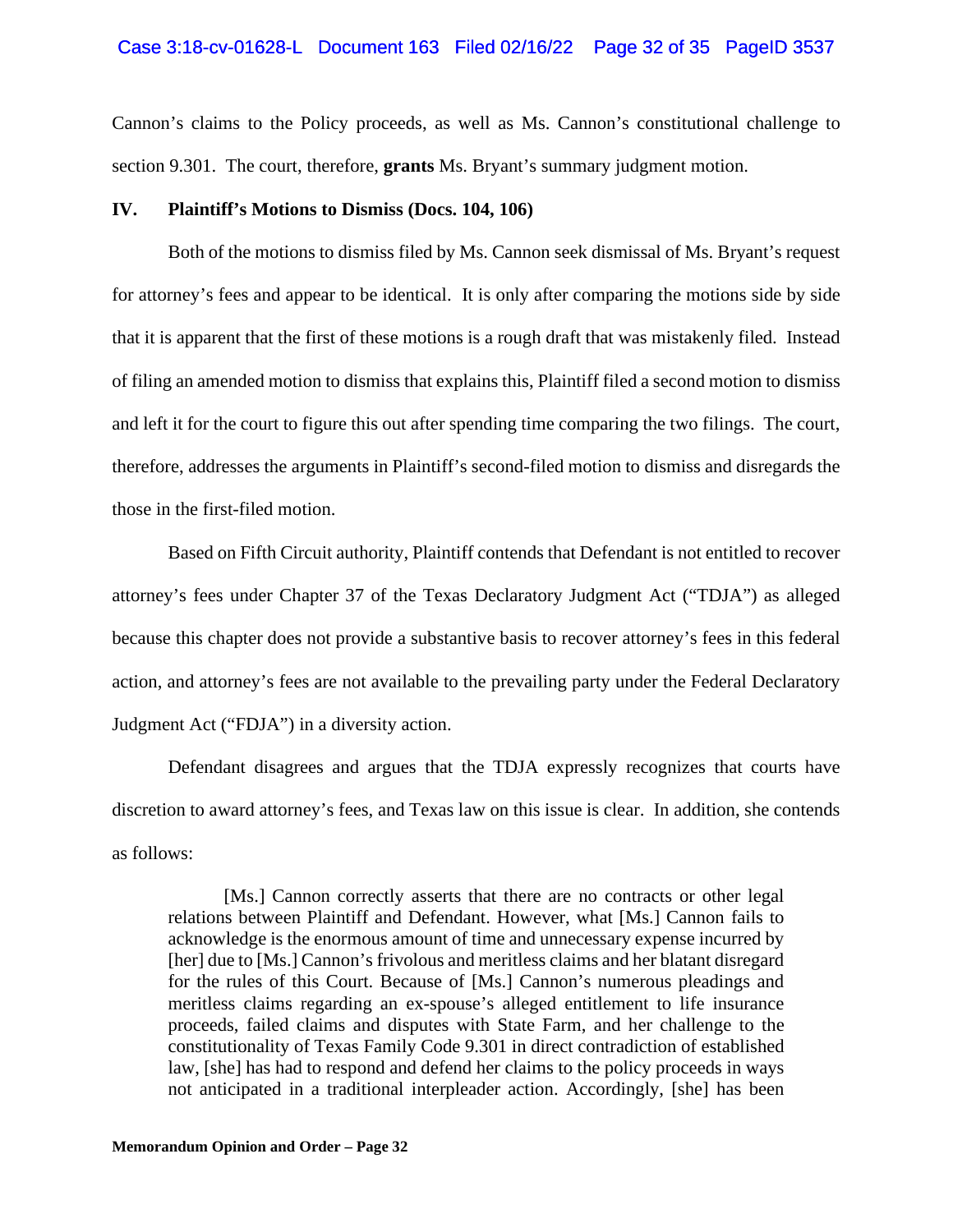forced to incur attorney's fees and expenses that a typical interpleader defendant would not incur.

Def.'s Resp. ¶ 10. Plaintiff did not file a reply in support of her motion to dismiss.

Plaintiff is correct that Defendant is not entitled to recover attorney's fees as the prevailing party under the TDJA or FDJA. *Utica Lloyd's of Tex. v. Mitchell*, 138 F.3d 208, 209-10 (5th Cir. 1998) (explaining that attorney's fees are not available under the TDJA when jurisdiction is based on diversity because the TDJA is procedural in nature and, unlike substantive law, Texas procedure does not govern diversity actions); *Mercantile Nat'l Bank v. Bradford Trust Co*., 850 F.2d 215, 218 (5th Cir. 1988) ("The federal Declaratory Judgment Act 'does not by itself provide statutory authority to award attorney's fees that would not otherwise be available under [substantive] state law in a diversity action.").

The court, however, agrees that Plaintiff's counsel has unnecessarily delayed the proceedings in this case and increased the cost of the litigation despite the various verbal and written admonishments and warnings by the court throughout this case. Whether Plaintiff, her attorney, or both should be required by the court to pay an amount of attorney's fees as a sanction, for example, pursuant to Rule 11 of the Federal Rules of Civil Procedure, 28 U.S.C. § 1927, or other legal authority, however, will require additional briefing by the parties.

The court, therefore, reserves this issue for resolution postjudgment and **denies** Plaintiff's Motions to Dismiss (Docs. 104, 106) Defendant's counterclaim for attorney's fees. If Ms. Bryant would like to pursue an award of attorney's fees as a sanction against Plaintiff, her attorney, or both, she must file a motion no later than **30 days** after entry of judgment in this case. Any motion filed by Ms. Bryant **shall** set forth the legal and factual bases for such request and must be accompanied by supporting documentation in the form of billing records and any other materials that she believes are necessary to support a determination that an award of attorney's fees as a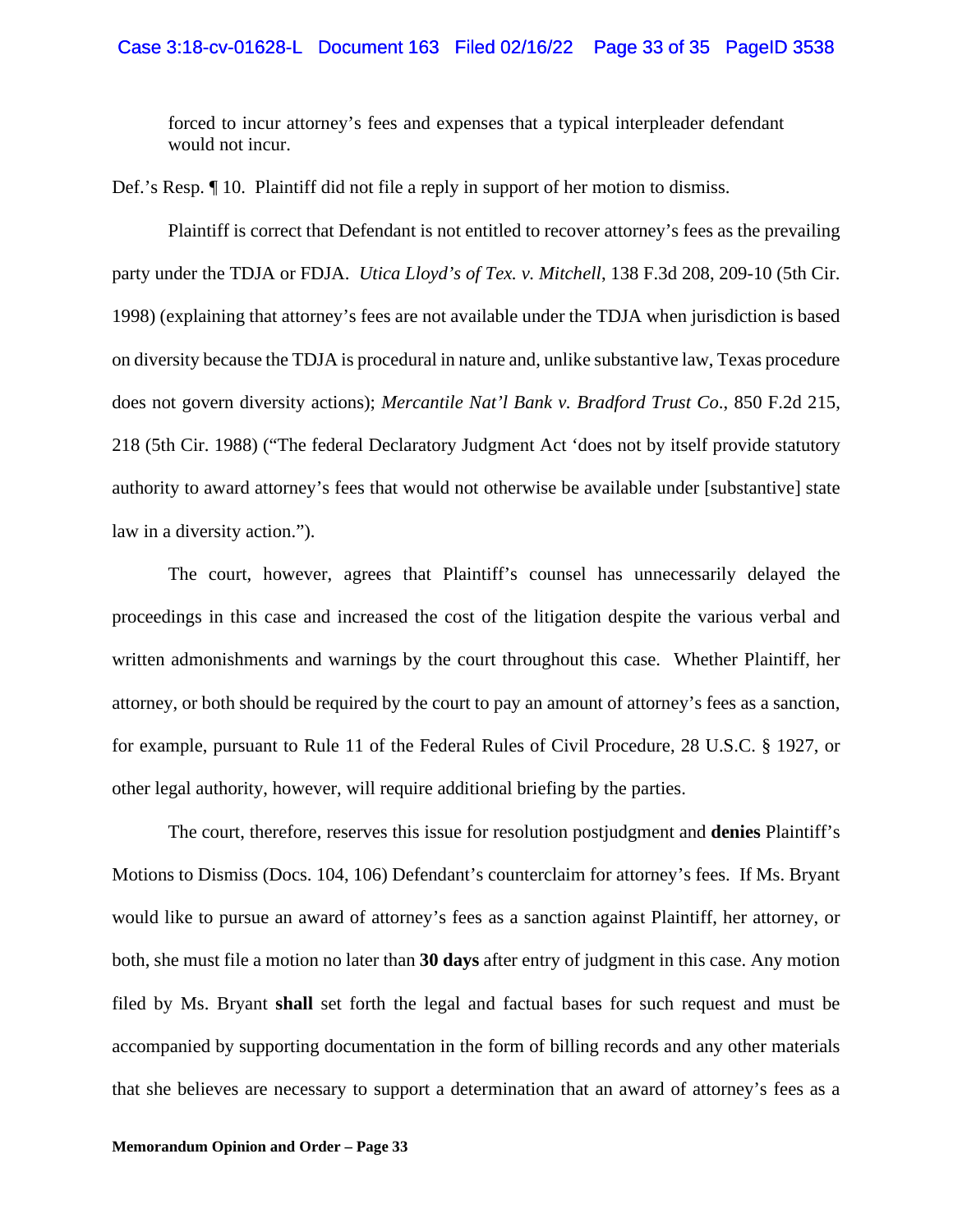#### Case 3:18-cv-01628-L Document 163 Filed 02/16/22 Page 34 of 35 PageID 3539

sanction is not only appropriate, but also that the amount of attorney's fees sought is reasonable under the circumstances and applicable law.

### **V. Conclusion**

For the reasons explained, Ms. Bryant has satisfied her summary judgment burden as the movant with respect to both parties' claims. Ms. Cannon, on the other hand, has failed to raise a genuine dispute of material fact in response to Defendant's summary judgment motion as to Ms. Bryant's entitlement to the Policy benefits, her own entitlement to the Policy benefits, or her defense regarding the constitutionality of section  $9.301(a)(2)$  of the Texas Family Code. Ms. Bryant is, therefore, entitled to judgment as a matter of law on her claim to the Policy proceeds, Ms. Cannon's claim to the Policy proceeds, and Ms. Cannon's challenge regarding the constitutionality of section 9.301 of the Texas Family Code. The court, therefore, **grants**  Defendant Mae Katheryn Bryant's Motion for Summary Judgment (Doc. 129) and **dismisses with prejudice** all claims asserted by Plaintiff Amy Cannon against Defendant. Accordingly, Defendant Mae Katheryn Bryant is entitled to and **shall** recover the full amount of the Policy funds deposited into the registry of the court by State Farm and all accumulated interest that has accrued on such amount.

On May 30, 2021, State Farm deposited into the registry of the court \$307,114.29, which represented the amount of the Policy proceeds plus accrued interest at the time the funds were deposited. Since this date, an additional \$3,273.08 in interest has accrued. As of today's date, the total amount of the Policy proceeds and accrued interest is **\$310,387.37**. The court **directs** the clerk of court to take the necessary steps to cause a check to be issued and payable to Mae Katheryn Bryant and her attorney Dana Theresa Williams in the amount deposited into the registry of the